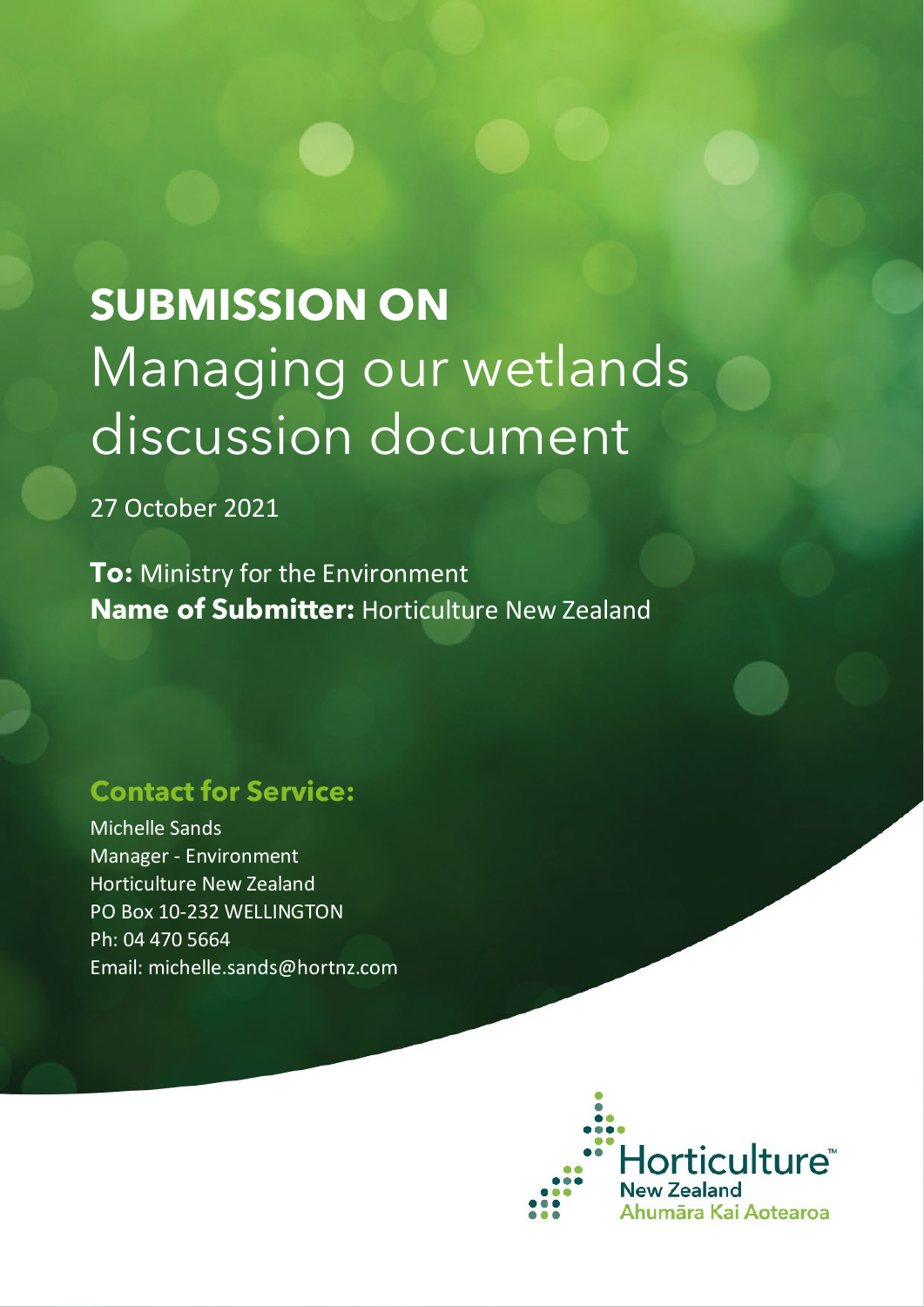# **OVERVIEW**

## **Submission structure**

Part 1: HortNZ's Role An overview of HortNZ, executive summary and overarching themes of this submission: food security, good management practice and highly productive land

2 Part 2: Feedback on the Discussion Document and Parts 5 and 6 of the MfE interpretation guidance Defining 'natural wetlands' and 'natural inland wetlands'. This is accompanied by Attachment A, an ecological perspective on the discussion document provided by Boffa Miskell.

# **Our submission**

Horticulture New Zealand (HortNZ) thanks Ministry for the Environment (MfE) for the opportunity to submit on the Discussion Document and welcomes any opportunity to continue to work with MfE and to discuss our submission.

If there is an opportunity, HortNZ wishes to be heard in support of our submission.

The details of HortNZ's submission and decisions we are seeking are set out in our submission below.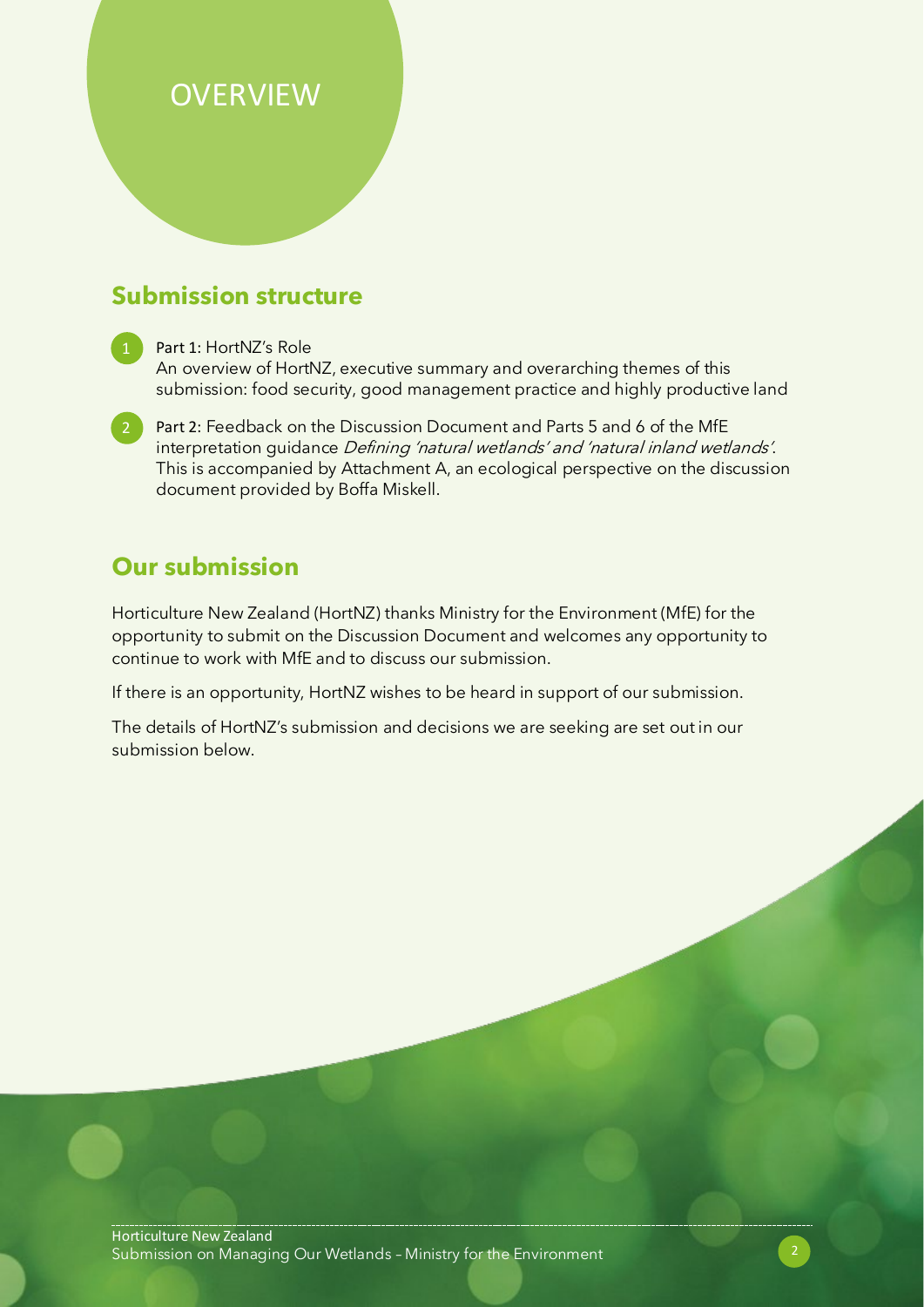# **Executive Summary**

# **Background to HortNZ**

HortNZ represents the interests of 6000 commercial fruit and vegetable growers in New Zealand, who grow around 100 different crop types and employ over 60,000 workers.

HortNZ is active within the RMA system, representing the interests of growers in district, regional and national planning processes. This submission summarises the key issues for horticulture and draws in many years of experience with the RMA to make recommendations.

# **High level issues for horticulture**

### **Food security as an essential human health need**

Food security must be an issue that is promoted and considered alongside other uses for essential human health, when making trade-offs that will inevitably be required to meet natural environmental limits.

New Zealand's food insecurity

Over 80 percent of vegetables grown in New Zealand are for domestic consumption.<sup>[1](#page-2-0)</sup>

Ministry of Health data indicates that only 33.5% of adults and 44.1% of children are meeting fruit and vegetable intake guidelines<sup>[2](#page-2-1)</sup>. Many New Zealanders live in food insecurity. A 2019 Ministry of Health study analysed household food insecurity among children in New Zealand, it estimated that 174,000 (19%) of all children in New Zealand live in food-insecure households<sup>[3](#page-2-2)</sup>.

Regulatory pressure is preventing the expansion of vegetable growing from keeping up with population growth. This is predicted to result in increased cost for consumers, with tangible health consequences. Otago University has recently modelled the potential health impacts of increased vegetable prices. This study found that using the health costs of an increase in vegetable prices of 43 - 58 percent, would be a loss of 58,300 – 72,800 Quality Adjusted Life Years and health costs of \$490 -\$610 million across the population[4](#page-2-3).

Food security as an essential human health need

In the HortNZ submission to the NBA exposure draft<sup>5</sup>, we note that humans, as animals, form part of the proposed definition for natural environment. We support this approach but seek that this be refined to essential physiological needs of humans. This will avoid an

[Submission-on-NBA-Exposure-Draft-4-August-2021.pdf](https://www.hortnz.co.nz/assets/Environment/National-Env-Policy/Resource-Management-Act/HortNZ-Submission-on-NBA-Exposure-Draft-4-August-2021.pdf)

<span id="page-2-4"></span><u>s [Ibid](https://www.hortnz.co.nz/assets/Environment/National-Env-Policy/Resource-Management-Act/HortNZ-Submission-on-NBA-Exposure-Draft-4-August-2021.pdf)</u>

<span id="page-2-3"></span><span id="page-2-2"></span><sup>3</sup> Ministry of Health. (2019). Household food insecurity among children, New Zealand Health Survey <sup>4</sup> [https://www.hortnz.co.nz/assets/Environment/National-Env-Policy/Resource-Management-Act/HortNZ-](https://www.hortnz.co.nz/assets/Environment/National-Env-Policy/Resource-Management-Act/HortNZ-Submission-on-NBA-Exposure-Draft-4-August-2021.pdf)

<span id="page-2-0"></span><sup>&</sup>lt;sup>1</sup> Deloitte, 2018. The New Zealand Food Story: Pukekohe Hub

<https://www2.deloitte.com/nz/en/pages/primary/articles/pukekohe-hub.html>

<span id="page-2-1"></span><sup>2</sup> [https://minhealthnz.shinyapps.io/nz-health-survey-2019-20-annual-data-explorer/\\_w\\_b6ac76b1/#!/explore](https://minhealthnz.shinyapps.io/nz-health-survey-2019-20-annual-data-explorer/_w_b6ac76b1/#!/explore-topics)[topics](https://minhealthnz.shinyapps.io/nz-health-survey-2019-20-annual-data-explorer/_w_b6ac76b1/#!/explore-topics)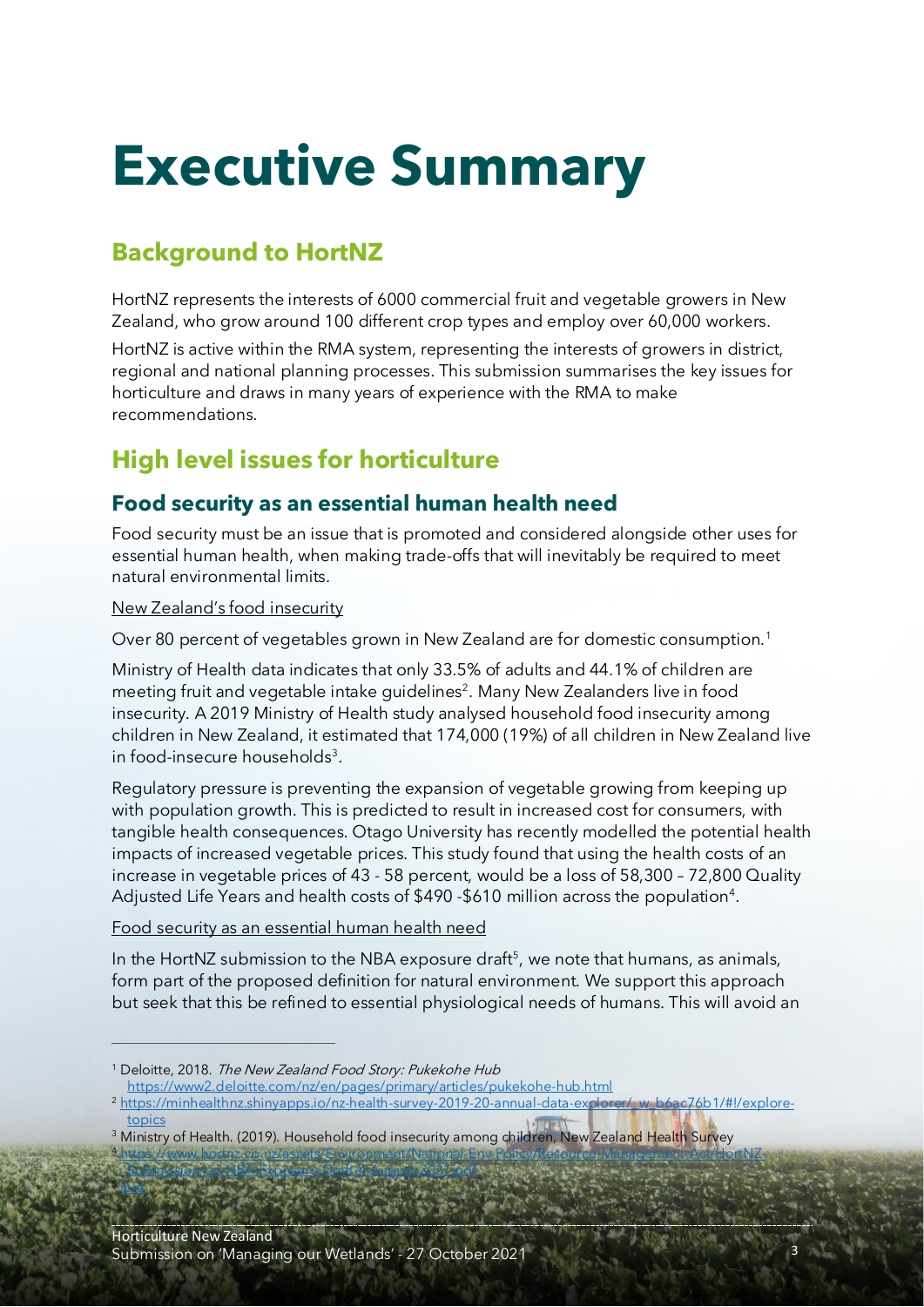overall judgement approach that prioritises the environmental outcomes associated with the built environment (beyond those associated essential human health needs of people such as social, economic and cultural well-being), above natural environmental limits.

This approach is consistent with the Te Mana o Te Wai hierarchy of obligations which sets separates out (and prioritises) human health needs from other aspects of human wellbeing(social, cultural and economic well-being).

In the HortNZ's NBA submission we define essential human health needs to mean the physiological needs of humans, it includes safe drinking water and sanitation, nutritious food, adequate shelter and warmth.

### **Good management practices**

Good management practices are critical to managing environmental effects of an activity while improving operational efficiency. HortNZ believe good management practice is critical to successful horticultural operation. Horticulture is a unique farming system which is very different from other farming sectors. The Horticulture sector has invested in scientific research to support development of a range of Codes of Practices specific to the needs of the horticulture sector:

- Erosion and Sediment Control Guidelines for Vegetable Production.<sup>[6](#page-3-0)</sup>
- Vegetable Washwater Discharge Code of Practice
- Code of Practice for Nutrient Management 2014
- A Growers Guide to The Management of Greenhouse nutrient discharges June 2007

It is critical that regulation supports the use of good management practices such as sediment ponds/trapswater storage (including storage ponds, canals and dams ) water treatment and attenuation devices ,and riparian planting. All of these constructed good managements practices, may include constructed wetland margins.

Regulatory hurdles to the operation and maintenance of good management practice will result in perverse outcomes where resource users may choose alternative options, resulting in adverse environmental effects.

Regulations must also provide flexibility to enable adaptation of good management practice over time, which will continually improve environmental outcomes.

### **Highly Productive Land**

Horticulture is limited in where it may locate due to a reliance on several factors, including soil quality. Typically, horticulture is best suited to land classified LUC 1-4, with commercial vegetable production being best suited to LUC 1-2. This type of land is in short supply, with LUC 1 – 2 representing only 5% of New Zealand's landmass and LUC 1 – 3 representing 14%<sup>7</sup>.

<span id="page-3-0"></span><sup>6</sup> [https://www.hortnz.co.nz/assets/Compliance/Erosion-and-Sediment-Control-Guidelines-for-vegetable](https://www.hortnz.co.nz/assets/Compliance/Erosion-and-Sediment-Control-Guidelines-for-vegetable-production-v1.1.pdf)[production-v1.1.pdf](https://www.hortnz.co.nz/assets/Compliance/Erosion-and-Sediment-Control-Guidelines-for-vegetable-production-v1.1.pdf)

[cdn.com/S0264837714000489/1-s2.0-S0264837714000489-main.pdf?\\_tid=5b7e5b49](https://ac.els-cdn.com/S0264837714000489/1-s2.0-S0264837714000489-main.pdf?_tid=5b7e5b49)

<span id="page-3-1"></span><sup>7</sup> Fiona Curran-Cournane, Melaine Vaughan, Ali Memon, Craig Fredrickson 'Trade-offs between high class land and development:Recent and future pre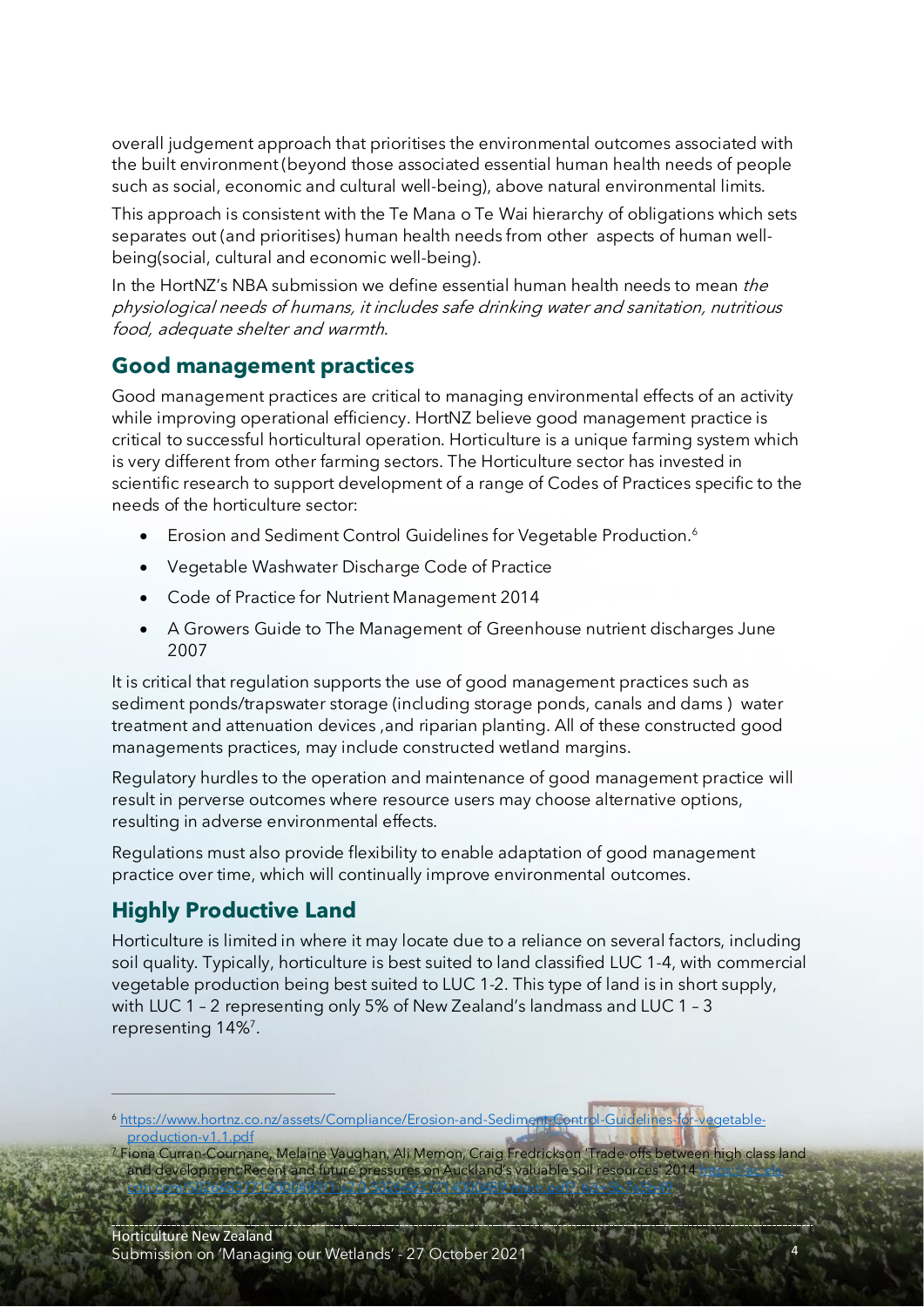HortNZ's submission on the proposed National Policy Statement for Highly Productive Land (NPS-HPL) was very clear that protection of HPL, without also enabling its use for food production is an unacceptable outcome and would further disadvantage an already economically fragile domestic food system.

The ability to offset provides the opportunity to maximise the productive potential of HPL for essential human health needs, while achieving overall net gains for wetland ecosystems.

## **Decisions sought**

#### **Definition of wetland:**

- $\triangleright$  Generally, HortNZ supports the definition and proposed amendments within the NPS-FM, but seek that riparian margins within a functional purpose are included as constructed wetlands.
- $\triangleright$  HortNZ do not support the interpretation that constructed wetlands are deemed natural wetlands where they have not been maintained over time. HortNZ seek that this be removed from the MfE interpretation guidance.

#### **Restoration, maintenance and biosecurity**:

 $\triangleright$  HortNZ supports provision of maintenance and biosecurity works as permitted activities, but seek separate regulation that enables rapid response from the agricultural sector to unknown biosecurity incursions.

#### **Additional pathways:**

- HortNZ seeks a Discretionary Activity pathway for vegetation clearance, earthworks or land disturbance associated with arable and horticultural land uses outside, but within 10m, of a natural wetland that:
	- do not meet s(50)(1)(a) or s50(2)(a), or
	- do not comply with permitted activity conditions s(55) and
	- meets the gateway test of significance, 'functional need' and the effects management hierarchy.
- $\triangleright$  HortNZ seeks a Discretionary Activity pathway for water storage facilities that enable expansion of horticultural production.

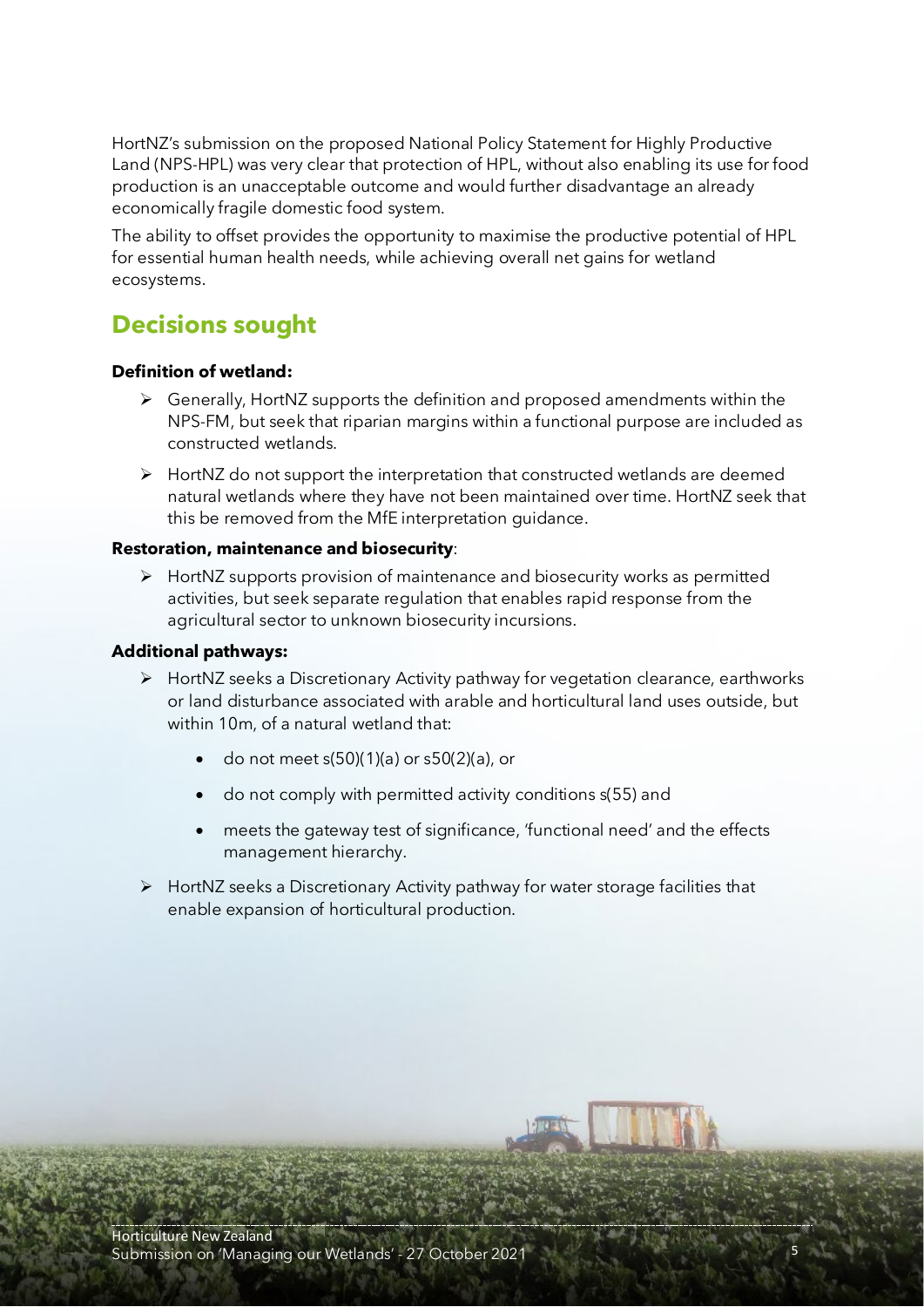# **HortNZ's Role**

## **Background to HortNZ**

HortNZ represents the interests of 6000 commercial fruit and vegetable growers in New Zealand, who grow around 100 different crop types and employ over 60,000 workers.

There is approximately 120,000 hectares of horticultural land in New Zealand approximately 80,000 ha of this is fruit and vegetables. The remaining 40,000 ha is primarily made up of wine grapes and hops, which HortNZ does not represent.

It is not just the economic benefits associated with horticultural production that are important. The rural economy supports rural communities and rural production defines much of the rural landscape. Food production values provide a platform for long term sustainability of communities, through the provision of food security.

HortNZ's purpose is to create an enduring environment where growers prosper. This is done through enabling, promoting and advocating for growers in New Zealand.



**Industry value \$6.73bn Total exports \$4.55bn Total domestic \$2.18bn**

## **HortNZ's Resource Management Act 1991 Involvement**

On behalf of its grower members HortNZ takes a detailed involvement in resource management planning processes around New Zealand. HortNZ works to raise growers' awareness of the Resource Management Act 1991 (RMA) to ensure effective grower involvement under the Act.

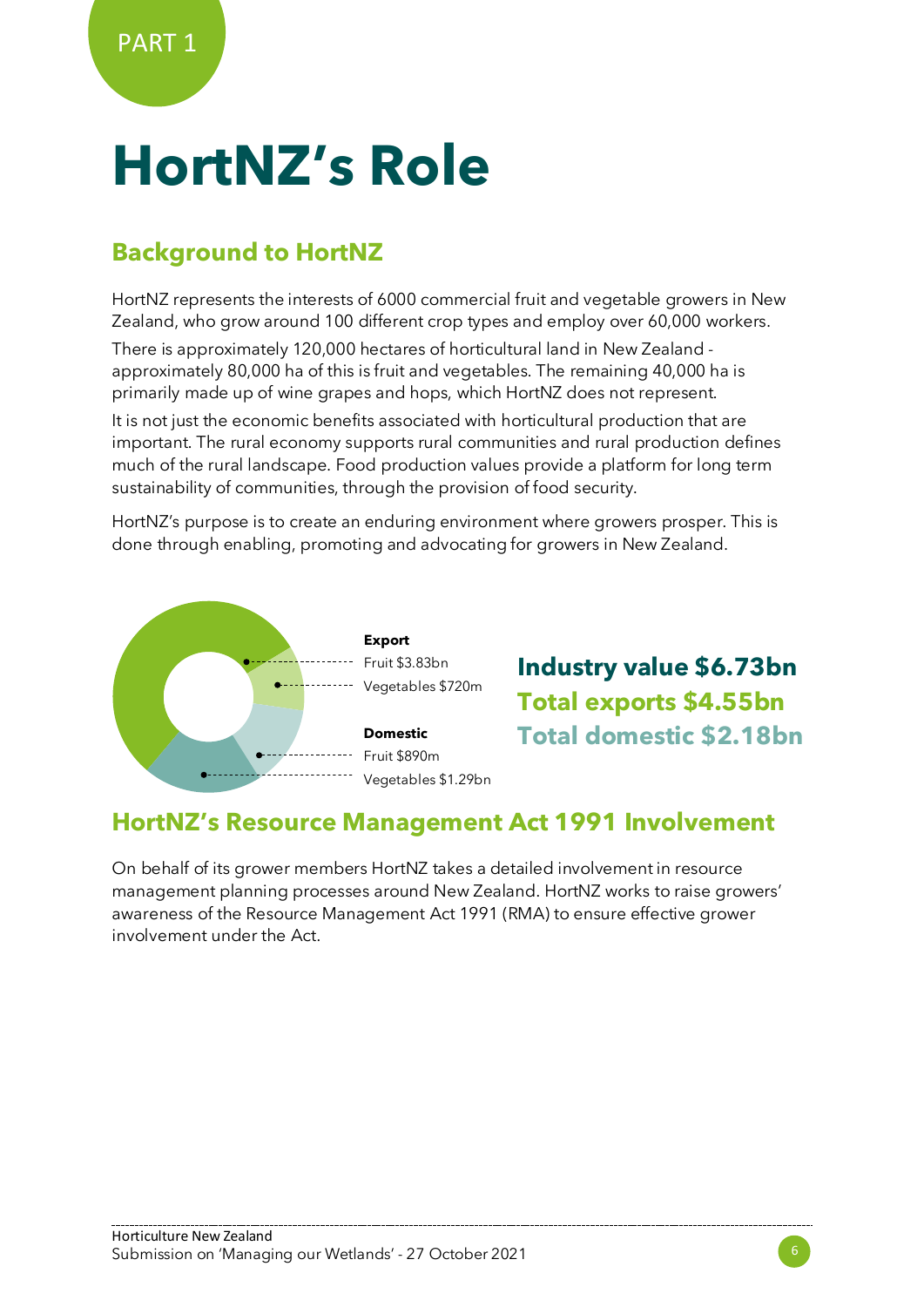# **Submission**

## **Definition of natural wetland**

HortNZ generally supports the protection of natural wetlands of ecological value, and enhancement of those degraded natural wetlands that have identified ecological value.

#### **CONSTRUCTED WETLANDS:**

HortNZ supports the exclusion of constructed wetlands from the definition of natural wetland.

It is noted in the latest MfE interpretation quidance<sup>[8](#page-6-0)</sup> that the exclusion for constructed wetlands extends to incidental wetlands created as a result of constructed wetlands. HortNZ supports this approach to ensure that good management practices, such as sediment ponds, sediment traps, riparian planting and water storage are not disincentivised.

The exclusion of incidental wetlands (as described in the guidance) is critical to assist in enabling the effective operation and maintenance of constructed wetlands. Regulation that hinders the operation and maintenance of these features is likely to result in disincentivising good management practices, thereby resulting in unintended impacts on water quality.

Figure 1: Planting adjacent to Lake Manwai, a water reservoir in Northland<sup>[9](#page-6-1)</sup>



We note the interpretation guidance confirms that the exclusion from the definition applies to constructed wetlands regardless of when the feature was constructed. HortNZ supports this approach.



<span id="page-6-0"></span><sup>8</sup> [Defining-natural-wetlands-and-natural-inland-wetlands.pdf \(environment.govt.nz\)](https://environment.govt.nz/assets/publications/Defining-natural-wetlands-and-natural-inland-wetlands.pdf)

<span id="page-6-1"></span><sup>9</sup> <https://www.nzmcd.co.nz/Destinations/Northland/the-magic-of-lake-manuwai/>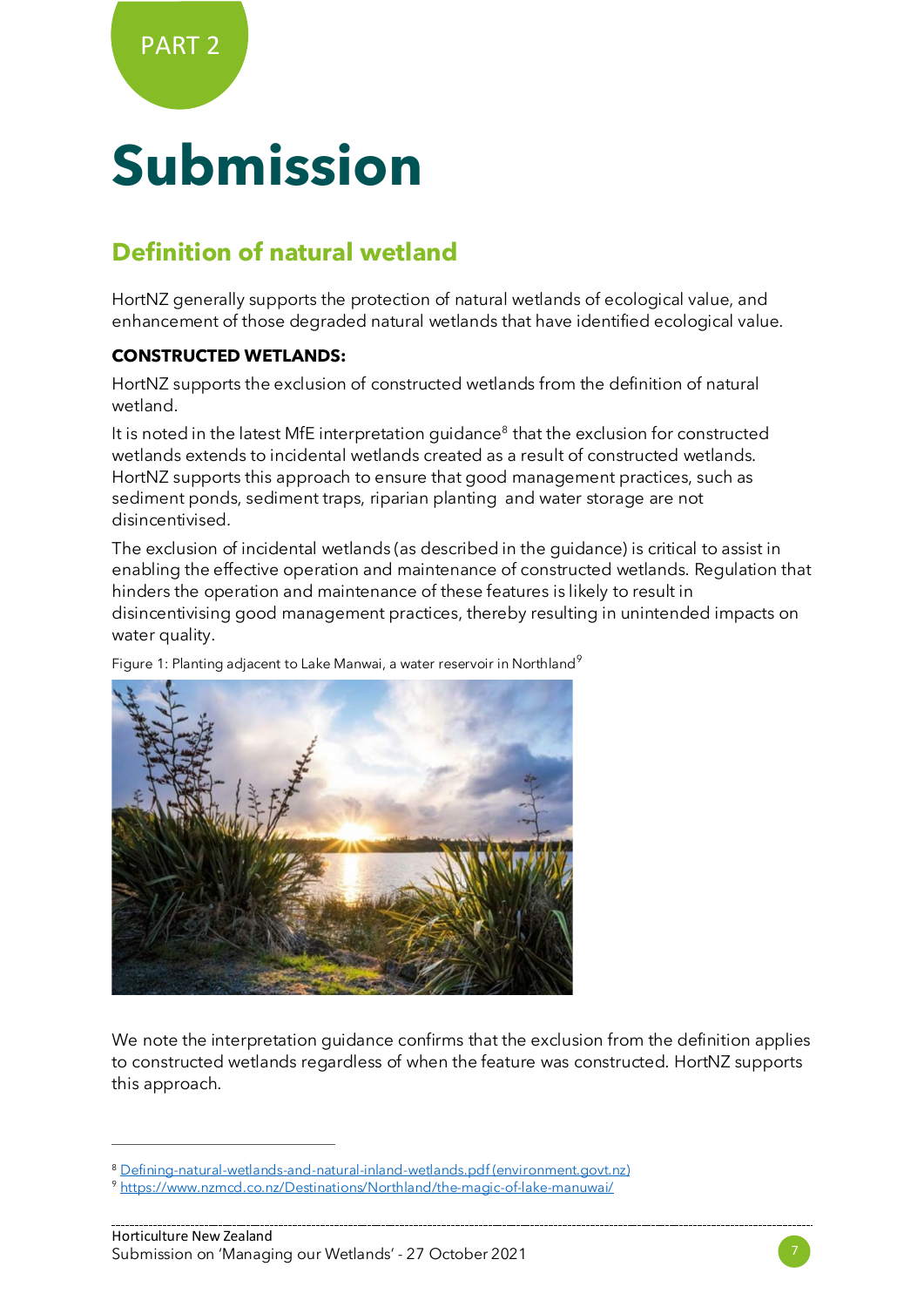However, the guidance goes on to state that the exclusion is provided due to the need for maintenance and that if a feature has not been maintained "over time", then the exclusion no longer applies. The guidance leaves this assessment to the discretion of council to be undertaken on a case-by-case basis.

We do not support the notion that the exclusion is based solely on maintenance. Good management practices are intended to avoid or remedy the environmental effects of an activity. For instance, sediment traps and ponds significantly reduce, and can prevent, sediment run-off from cultivation of fresh vegetables. Where sediment traps or ponds are identified as the most appropriate action, failure to install the feature would have adverse effects on water quality. Similarly, irrigation is an important practice for managing nutrient leaching from plants. Associated water storage supports irrigation systems to ensure a reliable rate of irrigation.

Maintenance requirements for constructed wetlands will differ depending on the function, size and environmental factors (for example the frequency of heavy rainfall events resulting in sediment run-off).

We do not support the ability for councils to determine what an appropriate timeframe is for maintenance to have occurred before the exclusion expires. This does not provide any certainty for resource users or councils and is contradictory to the statement exclusion applies no matter when the wetland was constructed (Part 5.4).

#### **Riparian planting associated with good management practices:**

Riparian planting adjacent to any waterbody that is undertaken for a functional purpose, such as sediment control, should also be recognised as a constructed wetland.

Cultivation setbacks from waterbodies are a common good management practice for managing water quality effects of commercial vegetable production. These setbacks are required to be planted, as either buffer strips or riparian margins to enhance effectiveness in reducing sediment run-off. <sup>[10](#page-7-0)</sup> While pasture is effective, some growers choose to plant indigenous vegetation to enhance biodiversity and amenity values.

HortNZ are concerned that the current approach will disincentivise indigenous riparian planting within cultivation setbacks to avoid incurring additional barriers to land use. In the case of horticulture, s50 of the NES-F would require a cultivation setback from the already established planted cultivation setback. Good management practice would then require the additional setback imposed by the NES-F to be planted to mitigate sediment run-off.

Although the hydrology is likely to change at some point, the continual setbacks would significantly impact the viability of the operation. This is particularly relevant when considering that horticulture is limited to locating on highly productive land, which is identified as a finite resource.

HortNZ's submission on the proposed National Policy Statement for Highly Productive Land (NPS-HPL) was very clear that protection of HPL, without also enabling its use for food production is an unacceptable outcome and would further disadvantage an already economically fragile domestic food system

HortNZ is concerned that the provisions will disincentivise riparian planting, both voluntary efforts and those associated with good management practices.



<span id="page-7-0"></span><sup>10</sup> [https://www.hortnz.co.nz/assets/Compliance/Erosion-and-Sediment-Control-Guidelines-for-vegetable](https://www.hortnz.co.nz/assets/Compliance/Erosion-and-Sediment-Control-Guidelines-for-vegetable-production-v1.1.pdf)[production-v1.1.pdf](https://www.hortnz.co.nz/assets/Compliance/Erosion-and-Sediment-Control-Guidelines-for-vegetable-production-v1.1.pdf)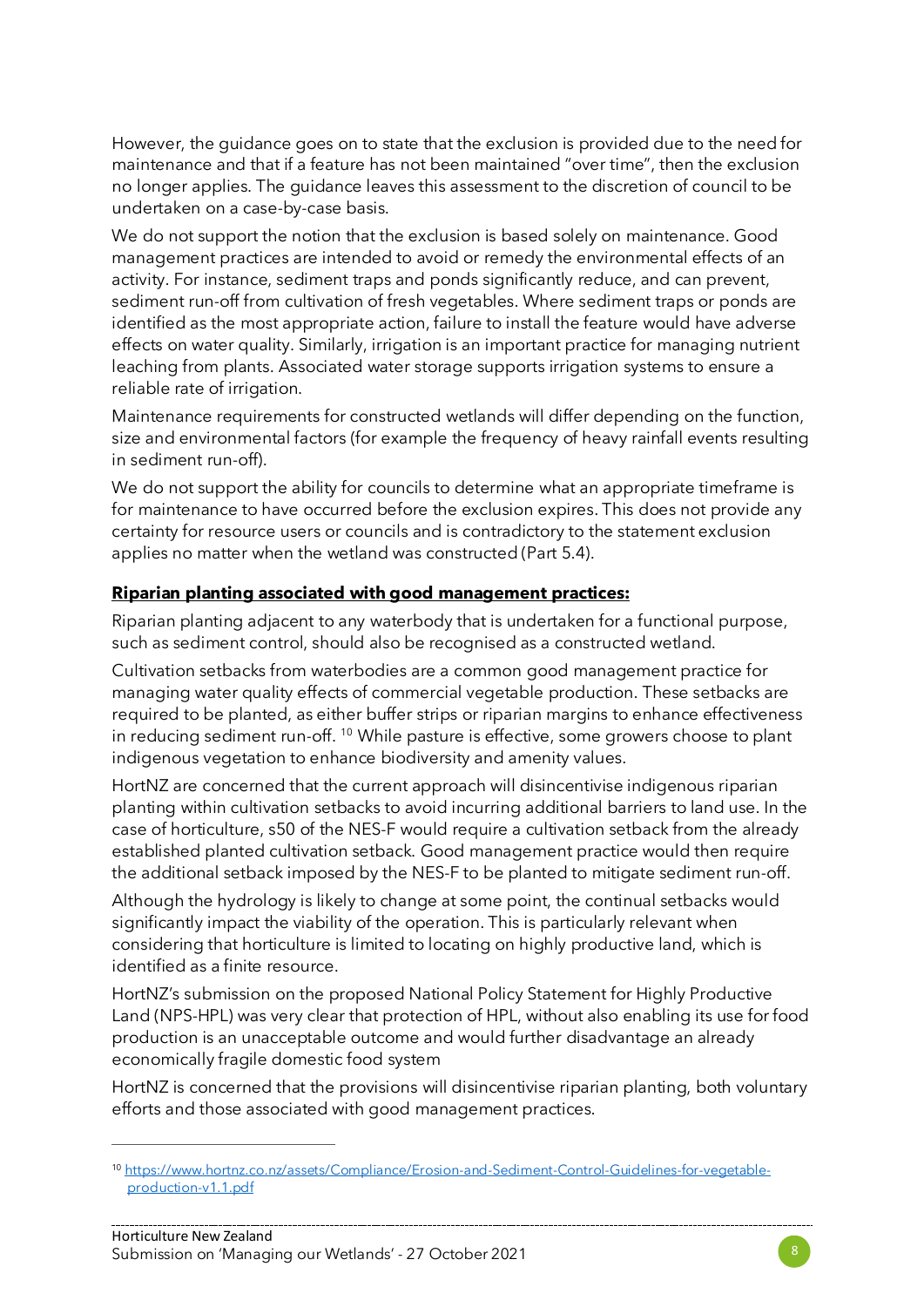#### **Outcome sought:**

- Amend the MfE interpretation guidance to include riparian planting with a functional purpose within the list of constructed wetland examples.
- Amend 5.4 of the MfE interpretation guidance to delete the second paragraph relating to maintenance over a period of time.

#### **INDUCED WETLANDS**

HortNZ generally opposes the inclusion of all other induced wetlands (those that are not incidental to constructed wetlands). Many induced wetlands have no ecological value and would not obtain ecological value through restoration and on-going maintenance.<sup>[11](#page-8-0)</sup>

We note and support the existing permitted and consented pathways for works involving induced wetlands that are natural wetlands (as currently defined). However, as discussed below (in relation to additional pathways), there are limited opportunities for diversification of land to horticulture which will be necessary to provide for current and future food security. In order to support the on-going operation and development of horticultural land uses

#### **OFFSETTING AND CONSERVATION**

HortNZ supports the inclusion of constructed wetlands that respond to offsetting or conservation purposes within the definition of natural wetland. Offsetting affords a real opportunity in terms of positive environmental outcomes and net gains that could be made for degraded wetlands, particularly those that would otherwise not receive funding for restoration and long-term maintenance. Offsetting allows for appropriate development to continue within environmental limits by managing the effects of activities on the environment, including the restoration, enhancement and long-term maintenance of degraded environments, while still having regard to environmental limits.<sup>[12](#page-8-1)</sup>

## **Better provision for restoration, maintenance and biosecurity activities**

HortNZ supports the provision of maintenance and biosecurity works within natural wetlands as permitted activities. Many growers undertake voluntary restorative planting on land unsuitable for production. Maintenance and biosecurity works are critical to ensure growers can continue to operate horticultural activities while supporting biodiversity values. This is also relevant for wetlands constructed to offset effects of an activity to ensure the net gains achieved from the offset continue to balance, or outweigh, any residual effects.

The ability to undertake biosecurity works within natural wetlands must be extended to landowners and farm operators to enable rapid response to biosecurity incursions.

While incursions of unwanted organisms are managed under the Biosecurity Act 1993 there is an interface with the RMA as some of the actions that need to be taken to respond

<span id="page-8-1"></span><span id="page-8-0"></span><sup>11</sup> Boffa Miskell, Attachment 1

 $12$  Ihid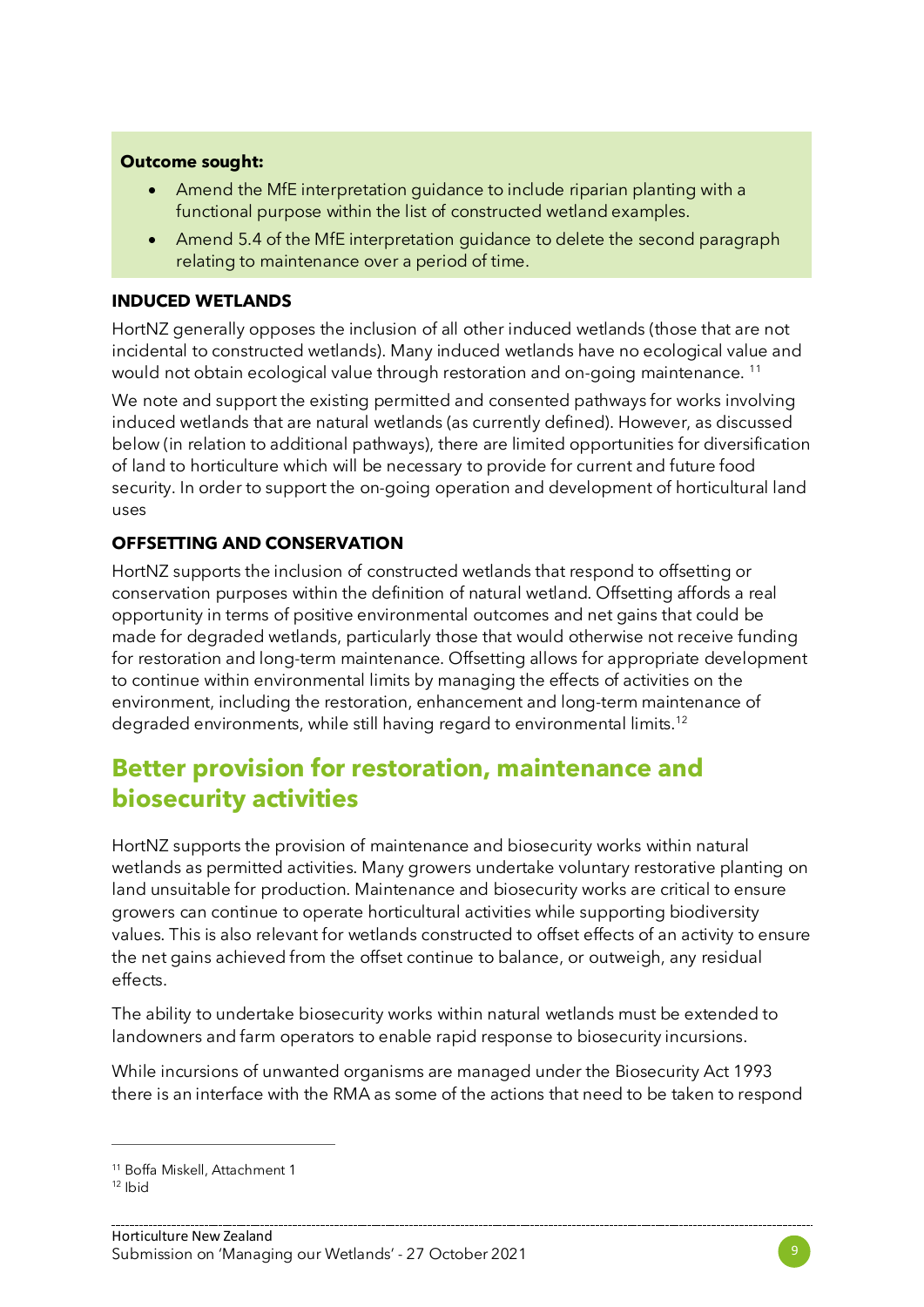to an incursion may be regulated under a regional or district plan. Such actions may include:

- Removal of infected material, including from riparian areas
- Application of agrichemicals
- Burning of infected materials
- Earthworks for burying infected materials

The Regional Council manages known pests through the Pest Management Strategy. However, these do not address currently unknown species – unwanted organisms under the Biosecurity Act.

In the event of a biosecurity incursion a response is triggered by the either the Minister declaring an emergency, or the Chief Technical Officer of MPI declaring an incursion, under the Biosecurity Act 1993.

If the Minister declares an emergency, then the Biosecurity Act overrides RMA provisions. However there has never been an emergency declared, even with PSA or fruit fly incursions. If the declaration is made by the Chief Technical Officer of MPI, the RMA provisions are not overridden, and any response needs to comply with relevant regional and district plan rules.

In the event of a biosecurity incursion of an unwanted organism there is the need to be able to respond rapidly to manage spread. Vegetation removal, burial, burning, spraying of material are methods that may be used. Therefore, it is important to adequately provide for these activities to be undertaken.

It became evident during the PSA incursion in the kiwifruit industry that regional and district plans can unintentionally be regulatory hurdles to a rapid response to an incursion through provisions such as limitation of earthworks for burying infected material or clearance of infected vegetation, including in riparian areas.

If an incursion of an unwanted organism was unable to be appropriately managed due to regulatory barriers in the plan it could have significant impact on the region and the rural economy.

#### **Outcome sought:**

- Amend s38 or include a new section that provides for biosecurity works to be undertaken by the agricultural sector with similar conditions as provided for in s55.
- Support proposed amendments providing for general maintenance and biosecurity works within natural wetlands.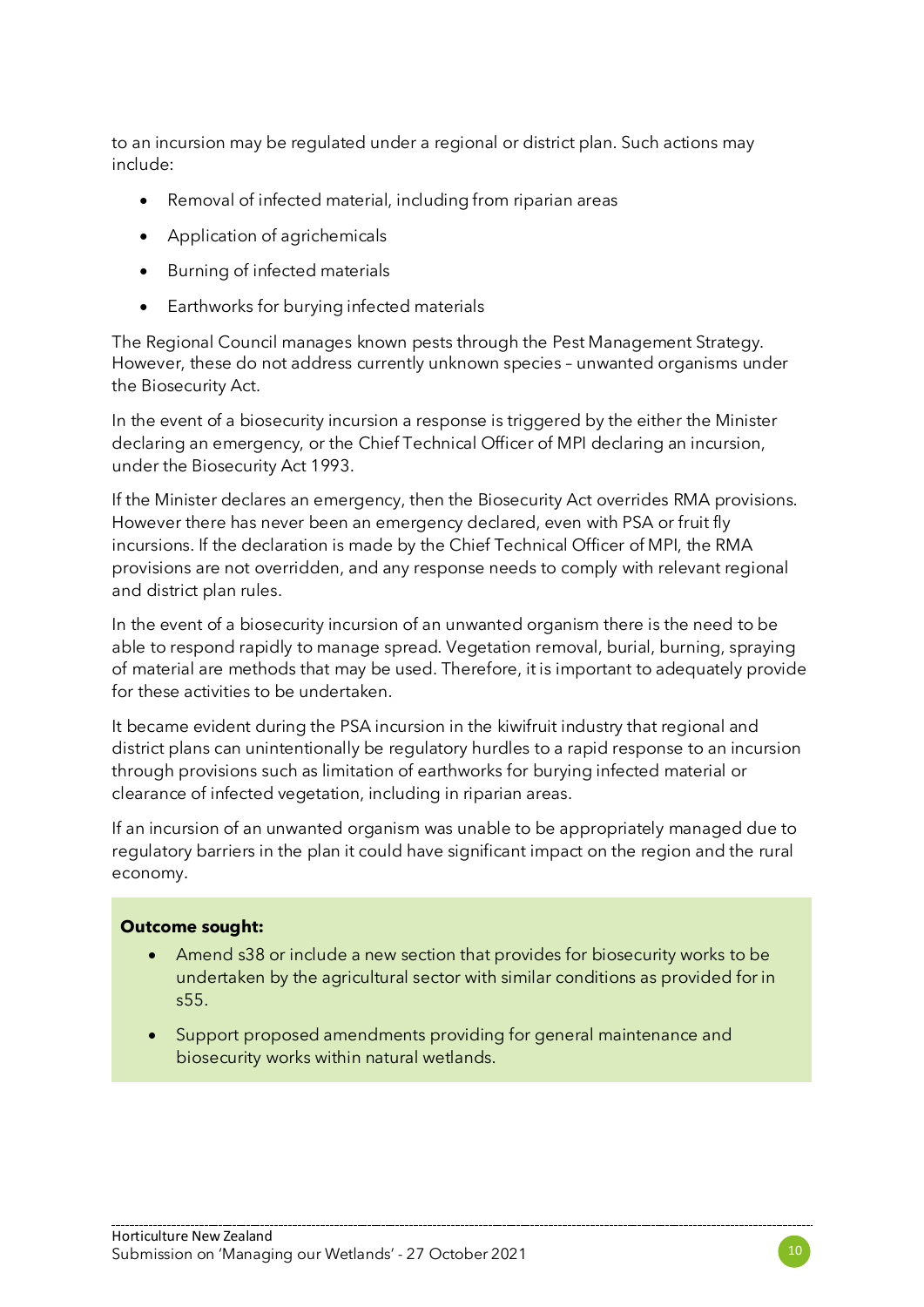# **Additional consenting pathways**

HortNZ generally supports the provision of additional consenting pathways for essential activities that align with the Te Mana o Te Wai hierarchy of obligations:

(a) first, the health and well-being of water bodies and freshwater ecosystems

(b) second, the health needs of people (such as drinking water)

(c) third, the ability of people and communities to provide for their social, economic, and cultural well-being, now and in the future.

#### **ADDITIONAL PATHWAY FOR HORTICULTURAL LAND USES NOT PROVIDED FOR UNDER S50**

Food security must be an issue that is promoted and considered alongside other uses for essential human health, when making trade-offs that will inevitably be required to meet natural environmental limits. Provision for those activities that contribute to domestic food security is in keeping with the hierarchy of obligations, particularly that of human health. Such activities should also be considered to be of regional and national significance as provided for in the 'gate way' test applied to specified infrastructure.

There are pathways provided for horticultural land uses within the NPS and NES framework:

- S3.33 of the NPS-FM provides for specified vegetable growing areas
- S50 of the NES-F permits land disturbance (such as cultivation) and vegetation removal up to 10m from a natural wetland for horticultural activities that existed between 1 January 2010 and 2 September 2020;
- S46 and s47 of the NES-F provide permitted and consented pathways for maintenance and operation of 'other infrastructure' within, and within 100m of, a natural wetland. As defined in the RMA, this includes irrigation and drainage systems, both of which are critical for horticultural land uses.

Furthermore, the Regulatory Impact Statement notes that support of transitioning to a low emissions economy (for mining) and Government funding committed as part of the Covid-19 economic response, as key reasons for providing additional consenting pathways.

The Climate Change Commission have identified diversification of land to horticulture as a means of reducing emissions (as discussed further below).

The Horowhenua wetland development<sup>13</sup> <sup>[14](#page-10-1)</sup>and the Northland water project<sup>[15](#page-10-2)</sup> are two projects that received Covid-19 related funding which directly relate to the operation of horticultural activities.

<span id="page-10-0"></span><sup>13</sup> [https://www.stuff.co.nz/national/300318500/wetland-creation-aims-to-help-restore-polluted-lake](https://www.stuff.co.nz/national/300318500/wetland-creation-aims-to-help-restore-polluted-lake-horowhenua)[horowhenua](https://www.stuff.co.nz/national/300318500/wetland-creation-aims-to-help-restore-polluted-lake-horowhenua)

<span id="page-10-1"></span><sup>14</sup> [https://www.hortnz.co.nz/news-events-and-media/media-releases/hortnz-backs-horowhenua-wetland](https://www.hortnz.co.nz/news-events-and-media/media-releases/hortnz-backs-horowhenua-wetland-development/)[development/](https://www.hortnz.co.nz/news-events-and-media/media-releases/hortnz-backs-horowhenua-wetland-development/)

<span id="page-10-2"></span><sup>15</sup> <https://www.beehive.govt.nz/release/fast-tracked-northland-water-project-will-accelerate-economic-recovery>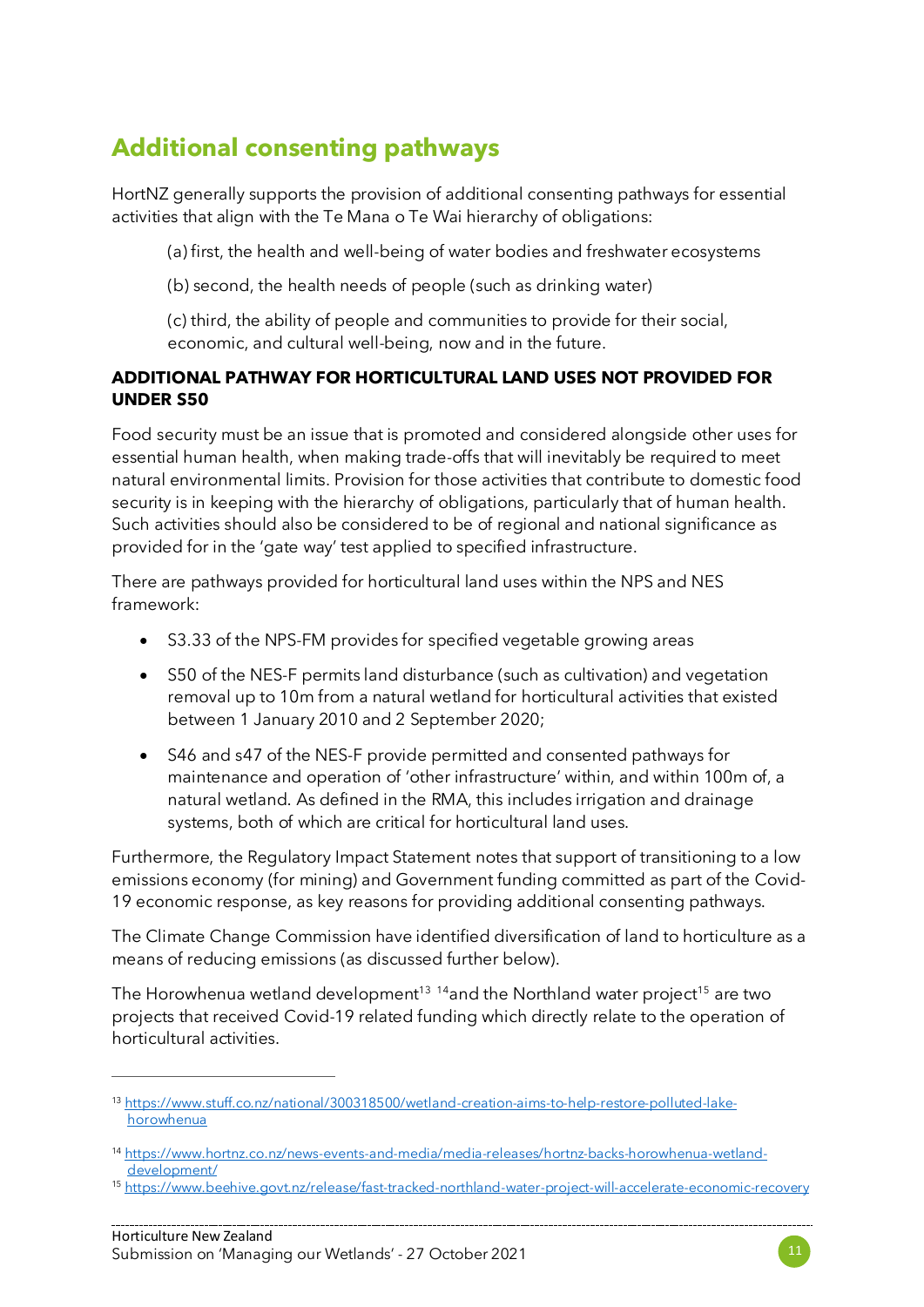It is clear from the above, that national direction is recognising the national significance of providing for food security. and the role of horticulture in lower emissions food production.

Although there is provision for horticultural activities within the NES relevant to natural wetlands, this provision is limited to land used for those activities between 1 January 2010 and close of 2 September 2020 (s50). Those activities that are outside this time period, or do not meet the permitted activity conditions (s55) are non-complying activities. This does not provide for the diversification necessary to support increases in market demand because of population growth, or the transition to a lower emissions economy.

HortNZ believe there is a valid case for provision of an additional pathway that supports horticultural land uses as a discretionary activity and which are subject to the 'gateway test', including assessment against the effect's management hierarchy. This would ensure provision of essential human health needs, for current and future generations, within specified environmental limits and is consistent with the Mana o Te Wai hierarchy of obligations.

#### **Outcome sought:**

- Include a Discretionary Activity pathway for vegetation clearance, earthworks or land disturbance associated with arable and horticultural land use outside, but within 10m, of a natural wetland that:
	- does not meet s(50)(1)(a) or s50(2)(a), or
	- does not comply with permitted activity conditions s(55) and
	- meets the gateway test.

#### **ADDITIONAL PATHWAY FOR WATER STORAGE FACILITIES**

Many water storage projects – in addition to enhancing water security for productive use (and providing the opportunity for land use such as horticulture), also provide drinking water for communities.

Land use change to horticulture was part of the Climate Change Commission's advice to Government outlining how New Zealand can meet its climate targets.<sup>[16](#page-11-0)</sup>

In summary, the Climate Change Commission:

- Stated that diversification of land use and switching some land that is currently in livestock agriculture to horticulture or arable could reduce emissions.
- The Demonstration Path assumed 2,000 hectares of land conversion to horticulture per year from 2025 and states that this could increase if barriers (such as water availability are addressed).
- Recommended that the Government support systems and infrastructure for alternative, lower emissions land uses so that there is more potential to convert land



<span id="page-11-0"></span><sup>&</sup>lt;sup>16</sup> Ināia tonu nei: a low emissions future for Aotearoa[. https://ccc-production-media.s3.ap-southeast-](https://ccc-production-media.s3.ap-southeast-2.amazonaws.com/public/Inaia-tonu-nei-a-low-emissions-future-for-Aotearoa/Chapter-17-inaia-tonu-nei.pdf)[2.amazonaws.com/public/Inaia-tonu-nei-a-low-emissions-future-for-Aotearoa/Chapter-17-inaia-tonu-nei.pdf](https://ccc-production-media.s3.ap-southeast-2.amazonaws.com/public/Inaia-tonu-nei-a-low-emissions-future-for-Aotearoa/Chapter-17-inaia-tonu-nei.pdf)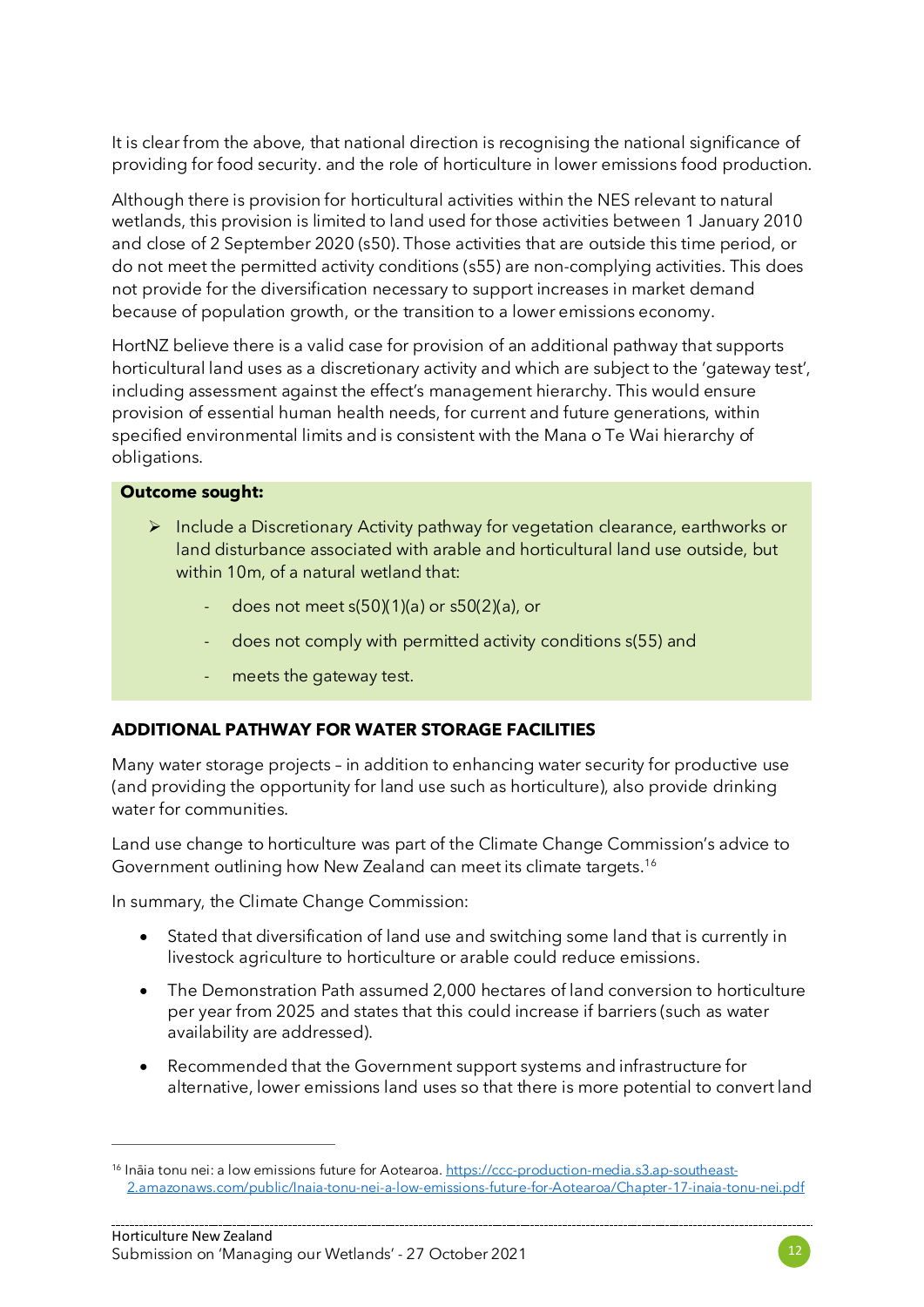to low emissions uses in the future (including as example, infrastructure and supply chains for horticulture).

Water storage projects are important for enabling New Zealand to adapt to climate change (where some areas may become drier) and mitigate the effects of climate change, through land use change to horticulture.

Many water storage projects – in addition to enhancing water security for productive use (and providing the opportunity for land use such as horticulture), also provide drinking water for communities.

HortNZ understands that water storage facilities do not always meet the definition of 'specified infrastructure' – this can create a significant consenting risk to these projects due to Regulation 53.

HortNZ believe there is a valid case for provision of an additional pathway that supports water storage facilities, that do not meet the definition of specified infrastructure as a discretionary activity. This would ensure provision of climate change adaptation, mitigation, and resilience, and provide for activities which are in our view, of significant national or regional benefit.

#### **Outcome sought**:

Include a Discretionary Activity pathway for activities associated with water storage facilities that are not provided for as specified infrastructure, and subject to Regulation 54 or Regulation 53.

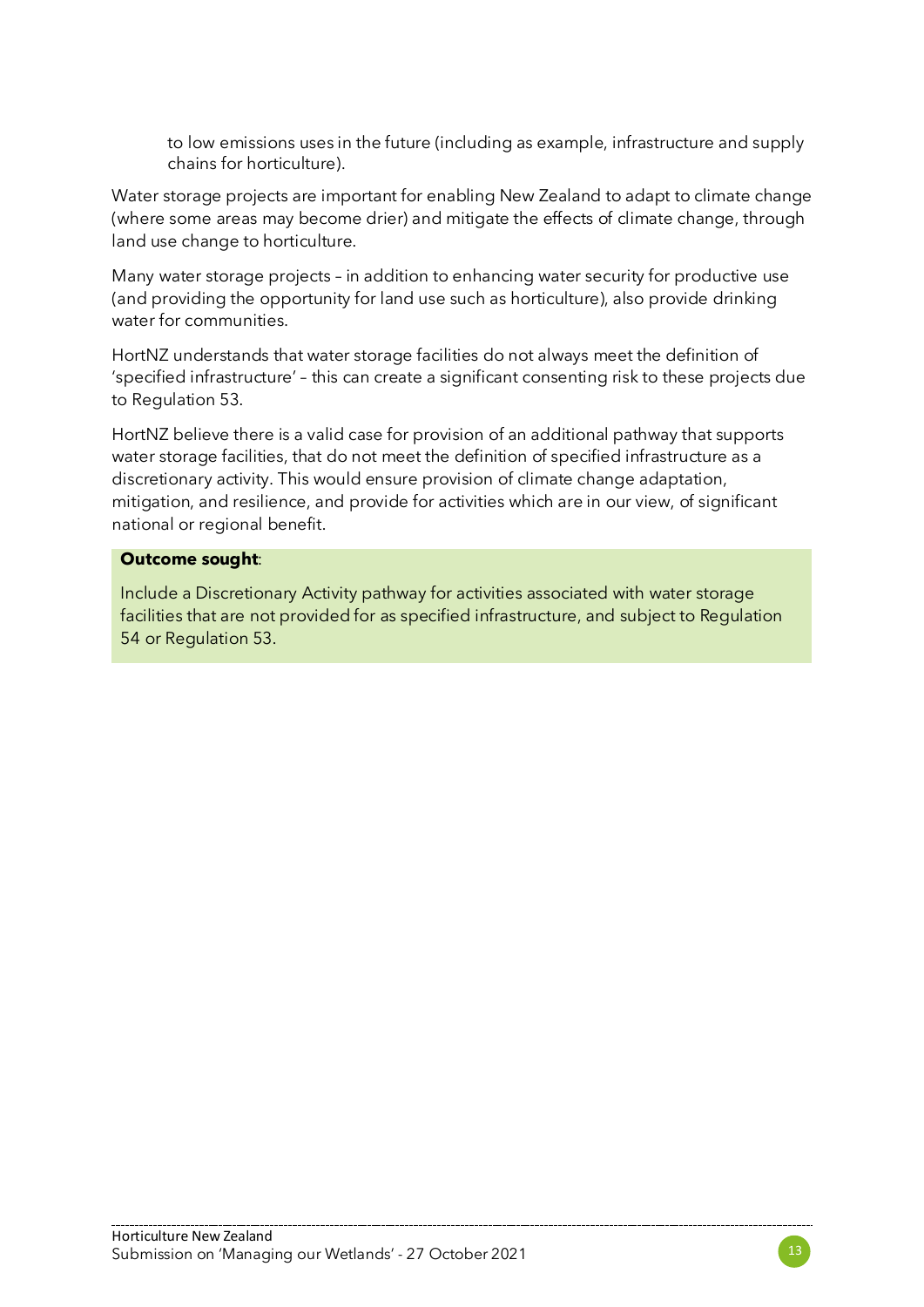## **Submission on Managing Our Wetlands**

Without limiting the generality of the above, HortNZ seeks the following decisions, as set out below, or alternative amendments to address the substance of the concerns raised in this submission and any consequential amendments required to address the concerns raised in this submission.

Additions are indicated by bolded underline, and deletions by strikethrough text.

| <b>Provision</b>                                                          | Support/<br>oppose | <b>Reason</b>                                                                                                                                                                                                                                                                                                                                                                                                                                           | <b>Decision sought</b>                                                                                                                                                                                                                                                                                                                                           |
|---------------------------------------------------------------------------|--------------------|---------------------------------------------------------------------------------------------------------------------------------------------------------------------------------------------------------------------------------------------------------------------------------------------------------------------------------------------------------------------------------------------------------------------------------------------------------|------------------------------------------------------------------------------------------------------------------------------------------------------------------------------------------------------------------------------------------------------------------------------------------------------------------------------------------------------------------|
| <b>National Policy Statement for</b><br><b>Freshwater Management 2020</b> |                    |                                                                                                                                                                                                                                                                                                                                                                                                                                                         |                                                                                                                                                                                                                                                                                                                                                                  |
| 3.21(1) Definition - natural<br>wetland                                   | Support            | HortNZ supports the retention of clause<br>a) because:<br>Exclusion of constructed<br>$\bullet$<br>wetlands supports and facilitates<br>the uptake of good<br>management practices, which<br>contribute to maintaining and<br>improving other water quality<br>values addressed in the NPS-FM.<br>Inclusion of wetlands<br>constructed for offsetting<br>validates and protects the overall<br>net gains to wetland ecology<br>and biodiversity values. | Retain (a)<br>a wetland constructed by artificial<br>means (unless it was constructed to<br>offset impacts on, or restore, an existing<br>or former natural wetland)<br>and<br>Adopt proposed amendments to (c)<br>Any area of pasture that has more than<br>50% ground cover comprising exotic<br>pasture species or exotic species<br>associated with pasture. |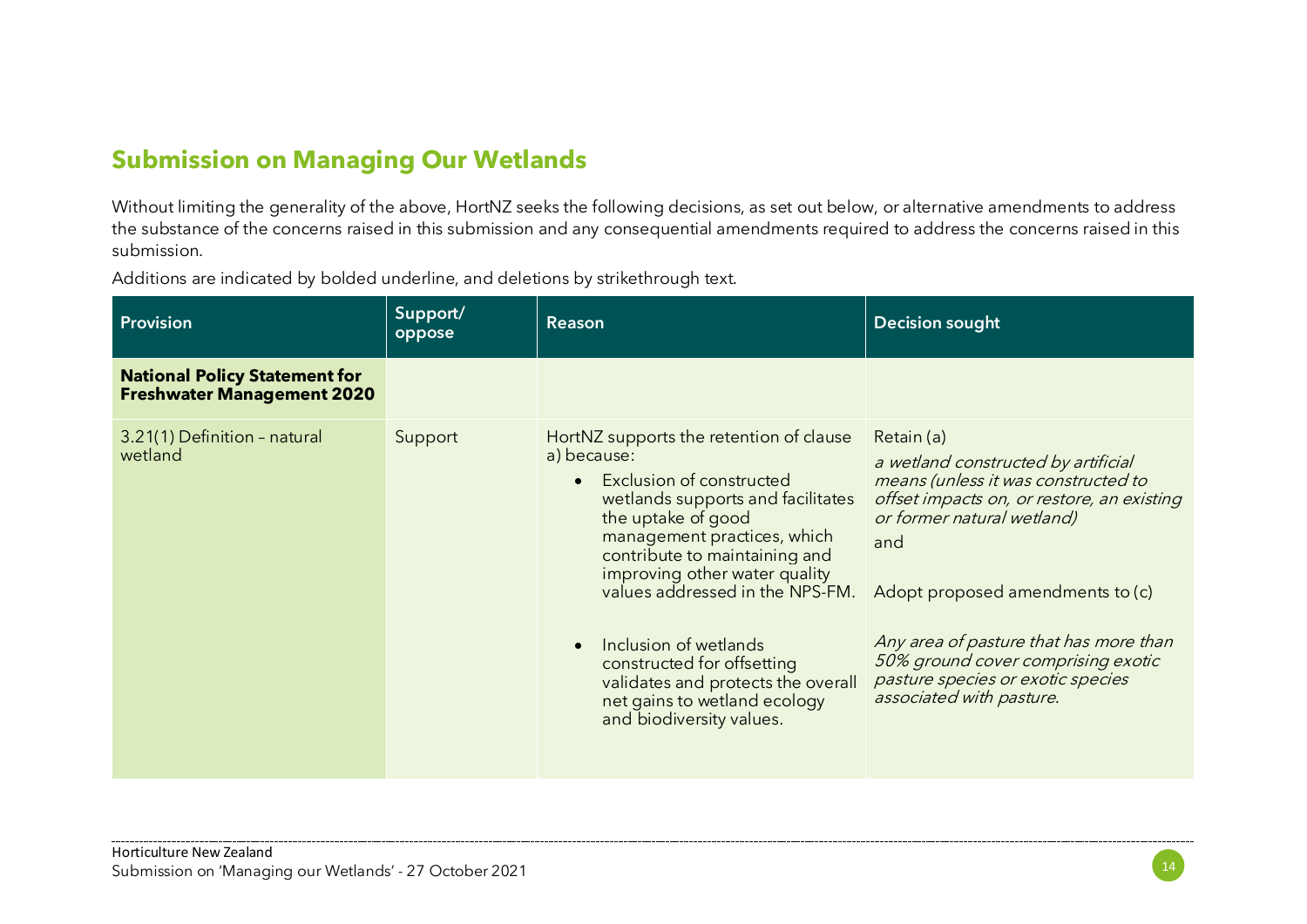|                                                                                                                      |                 | HortNZ supports proposed<br>amendments to clause (c) as the<br>amendments are clear and concise.<br>HortNZ seeks amendments to the<br>interpretation guidance to ensure<br>riparian planting that has a functional<br>purpose is included as a constructed<br>wetland.                                                                                                                                                          |                                                                                                                                                                                                                                                                                                                                       |
|----------------------------------------------------------------------------------------------------------------------|-----------------|---------------------------------------------------------------------------------------------------------------------------------------------------------------------------------------------------------------------------------------------------------------------------------------------------------------------------------------------------------------------------------------------------------------------------------|---------------------------------------------------------------------------------------------------------------------------------------------------------------------------------------------------------------------------------------------------------------------------------------------------------------------------------------|
| <b>Resource Management</b><br>(National Environmental<br><b>Standards for Freshwater)</b><br><b>Regulations 2020</b> |                 |                                                                                                                                                                                                                                                                                                                                                                                                                                 |                                                                                                                                                                                                                                                                                                                                       |
| S38 Restoration and<br>maintenance of natural wetlands<br>- Permitted activities                                     | Support         | HortNZ supports amending s38 to<br>provide for maintenance of natural<br>wetlands.                                                                                                                                                                                                                                                                                                                                              | Amend s38 to include reference to<br>restoration and maintenance.                                                                                                                                                                                                                                                                     |
| <b>New SX Biosecurity works</b><br>relating to natural wetlands -<br><b>Permitted activities</b>                     | Support in part | HortNZ supports provision for<br>biosecurity works as permitted activities<br>in and around natural wetlands.<br>However, the ability to undertake<br>biosecurity works needs to be extended<br>beyond pest management plans and<br>biosecurity agencies.<br>The Biosecurity Act can override<br>provisions in the RMA only after<br>following a process of notification. This<br>process does not allow for rapid<br>response. | Provide a new regulation for biosecurity<br>works within, and around, natural<br>wetlands that enables rapid response by<br>agricultural activities (including arable<br>and horticultural land uses) as a<br>permitted activity.<br>Permitted biosecurity works could be<br>required to meet specified conditions<br>similar to s55. |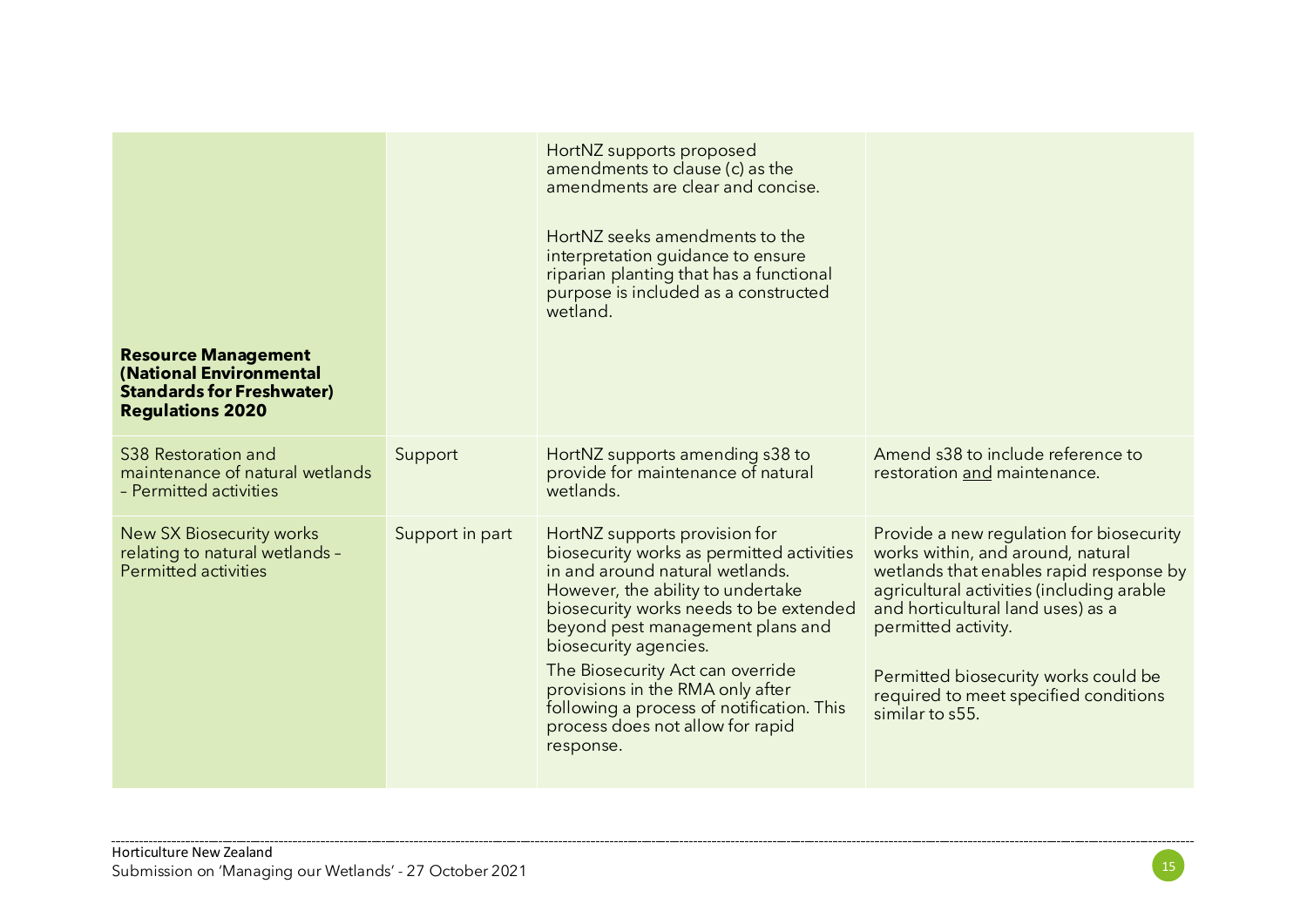|                                                                                  |                        | In the event of a biosecurity incursion of<br>an unwanted organism there is the need                                                                                                                                                                                                                                                                            |                                                                                                                                       |
|----------------------------------------------------------------------------------|------------------------|-----------------------------------------------------------------------------------------------------------------------------------------------------------------------------------------------------------------------------------------------------------------------------------------------------------------------------------------------------------------|---------------------------------------------------------------------------------------------------------------------------------------|
|                                                                                  |                        | to be able to respond rapidly to<br>manage spread. Vegetation removal,<br>burial, burning, spraying of material are<br>methods that may be used. Therefore, it<br>is important to adequately provide for<br>these activities to be undertaken.                                                                                                                  |                                                                                                                                       |
|                                                                                  |                        | It became evident during the PSA<br>incursion in the kiwifruit industry that<br>regional and district plans can<br>unintentionally be regulatory hurdles to<br>a rapid response to an incursion<br>through provisions such as limitation of<br>earthworks for burying infected material<br>or clearance of infected vegetation,<br>including in riparian areas. |                                                                                                                                       |
|                                                                                  |                        | If an incursion of an unwanted organism<br>was unable to be appropriately<br>managed due to regulatory barriers in<br>the plan it could have significant impact<br>on the region and the rural economy.                                                                                                                                                         |                                                                                                                                       |
| New Sxx - Arable and<br>horticultural land uses<br><b>Discretionary Activity</b> | Seeking new<br>pathway | HortNZ generally supports provision for<br>additional activities where the gateway<br>test is applied.                                                                                                                                                                                                                                                          | Insert new regulation Sxx:<br>Arable and horticultural land uses<br>(1) Vegetation clearance outside,<br>but within 10m of, a natural |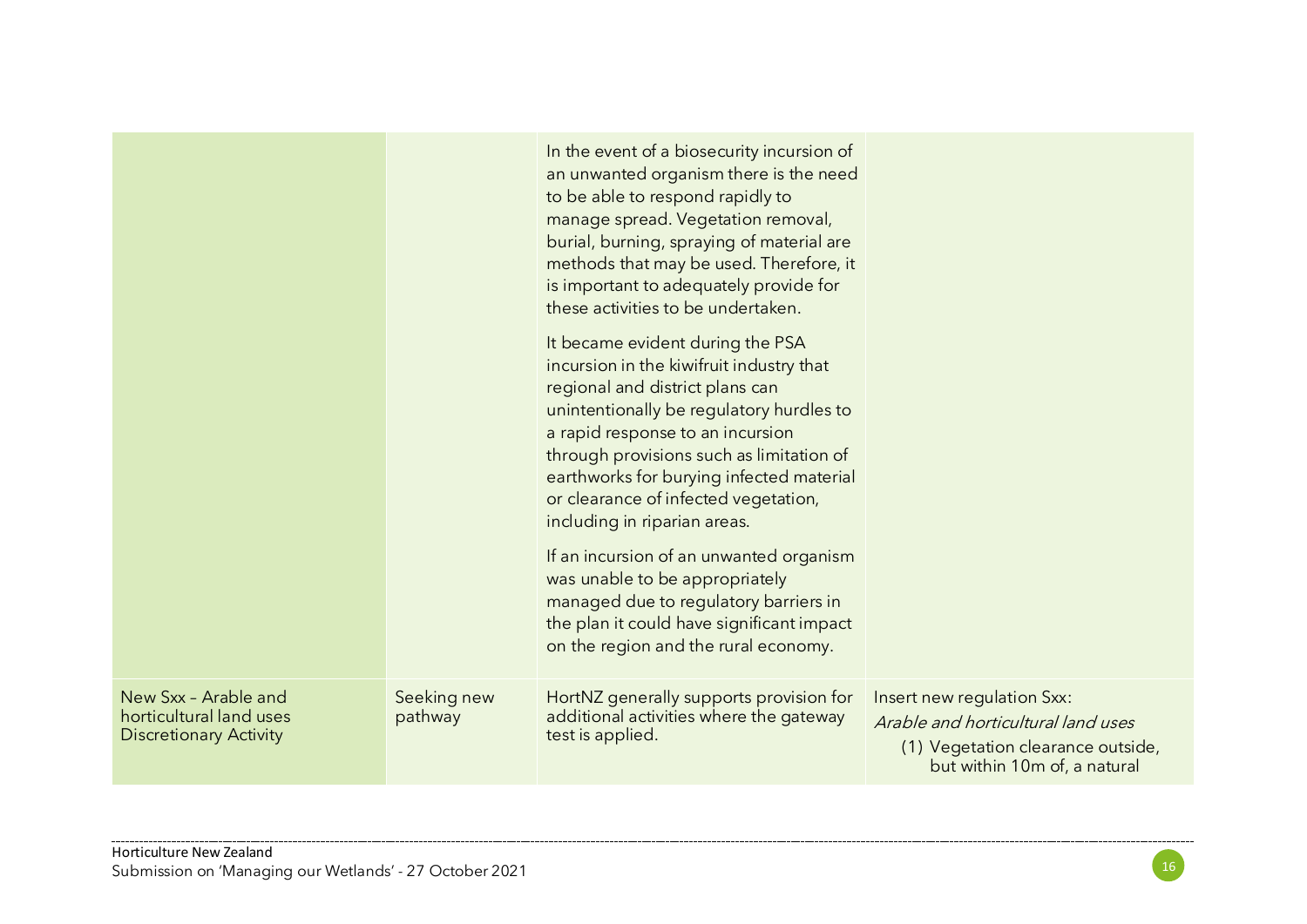

HortNZ seeks an additional pathway for horticultural land uses that do not meet the requirements of s50.

Food security is an essential human health need and there is existing policy support recognising the importance of providing for this activity.

As population increases, so does demand for food supply. Furthermore, the Climate Change Commission have identified land diversification to horticulture, by 2,000ha every year from 2050, as one action for reducing emissions.

An additional pathway for horticultural land uses therefore aligns with the Te Mana o Te Wai hierarchy of obligations:

> (a) first, the health and wellbeing of water bodies and freshwater ecosystems

(b) second, the health needs of people (such as drinking water)

(c) third, the ability of people and communities to provide for their social, economic, and cultural well-being, now and in the future.

wetland is a discretionary activity if it

- (a) Is for the purpose of arable land use or horticultural land use that does not meet s50(1)(a), or
- (b) does not comply with the general conditions on natural wetland activities in regulation 55 (but regulation 55(2) does not apply), and
- (c) meets the following requirements:
	- (i) the activity is of significant national or regional benefit
	- (ii) there must be a 'functional need' for that activity in that location
	- (iii) adverse effects must be managed through the 'effects management hierarchy', which requires initial consideration of how to avoid adverse effects where practicable, then how to minimise, remedy, offset, and

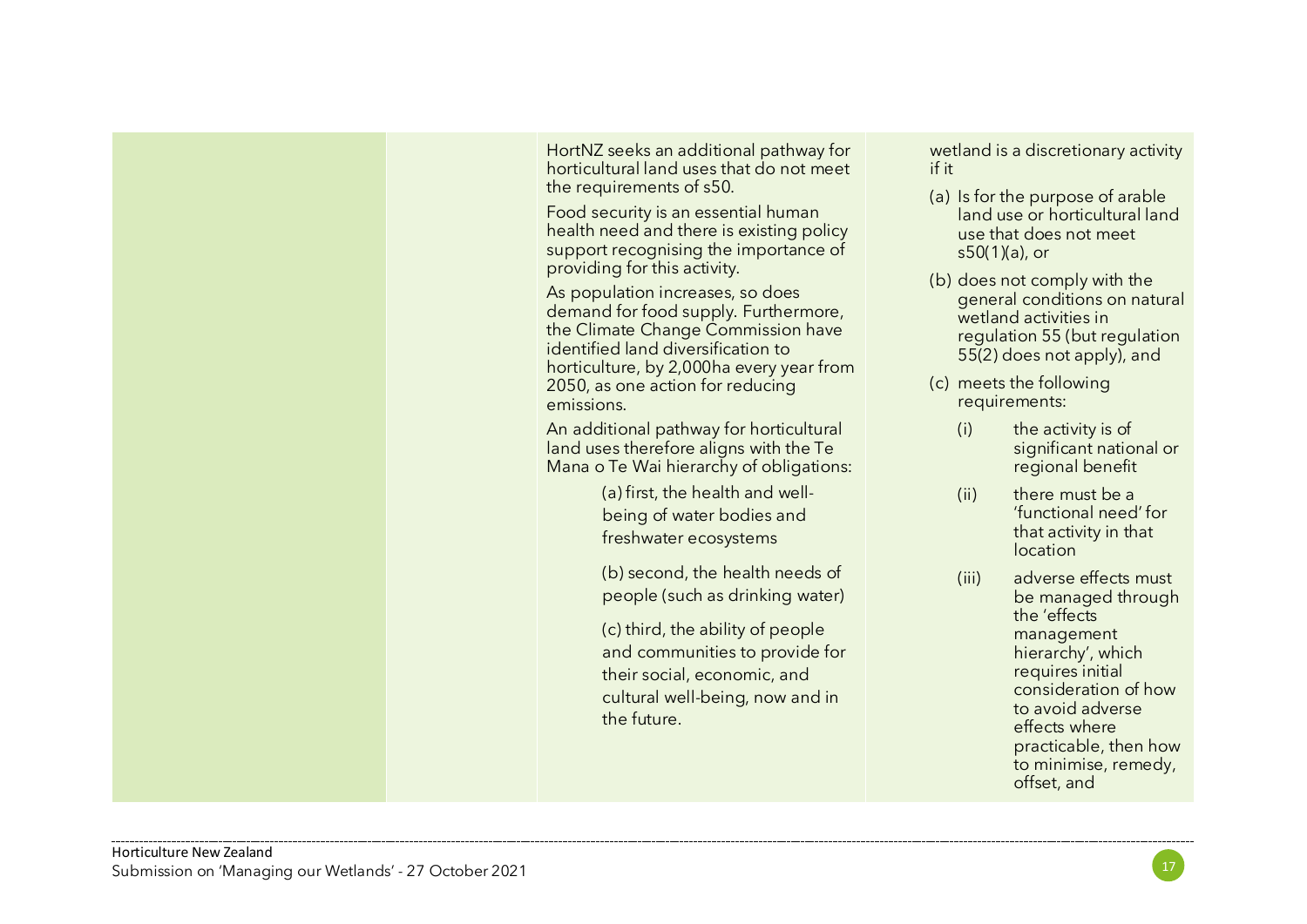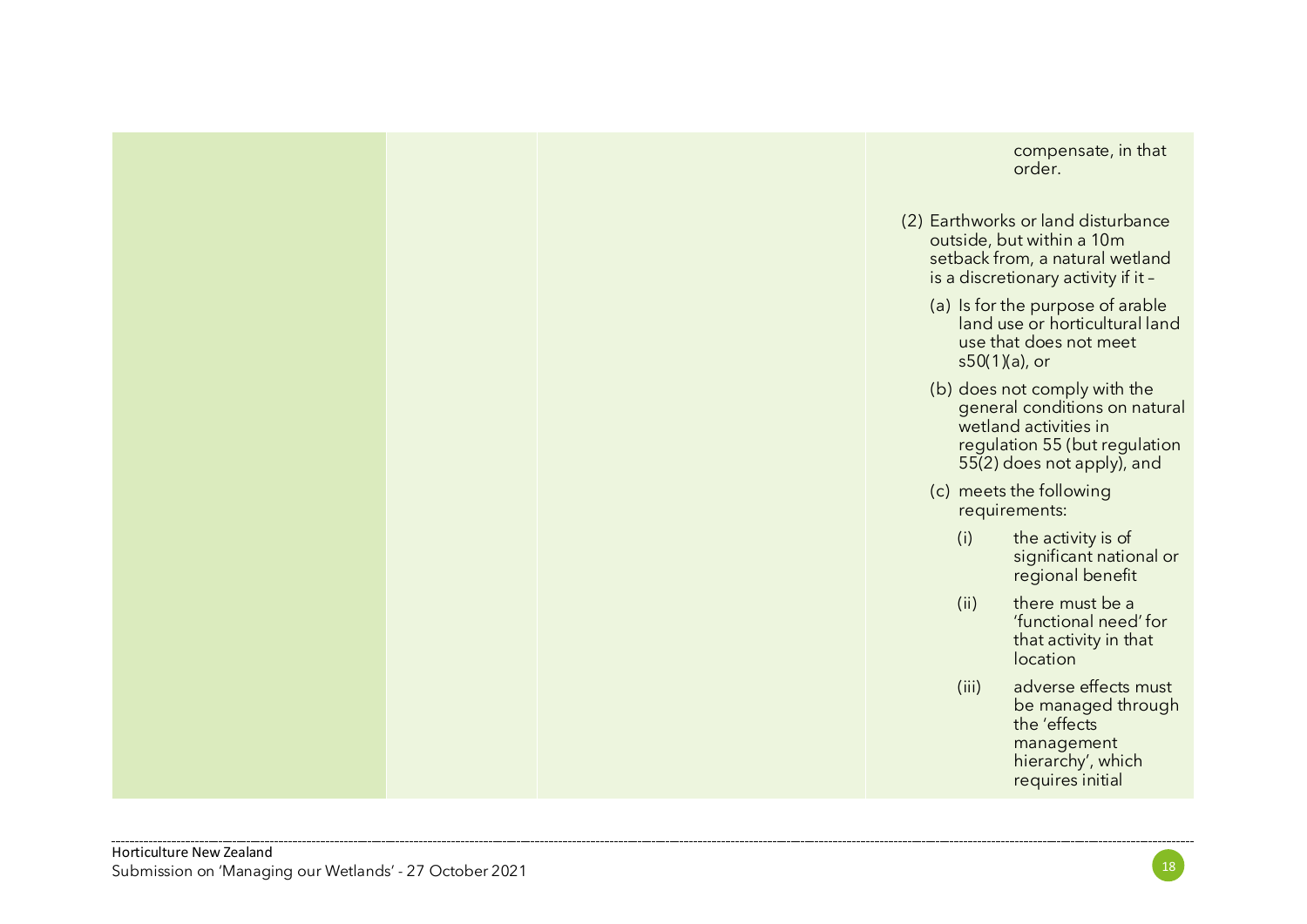|                                                                     |                        |                                                                                                                                                                                                                                                                                                                                                                                                                              | consideration of how<br>to avoid adverse<br>effects where<br>practicable, then how<br>to minimise, remedy,<br>offset, and<br>compensate, in that<br>order.                                                            |
|---------------------------------------------------------------------|------------------------|------------------------------------------------------------------------------------------------------------------------------------------------------------------------------------------------------------------------------------------------------------------------------------------------------------------------------------------------------------------------------------------------------------------------------|-----------------------------------------------------------------------------------------------------------------------------------------------------------------------------------------------------------------------|
| New Sxx - Water storage facilities<br><b>Discretionary Activity</b> | Seeking new<br>pathway | HortNZ believe there is a valid case for<br>provision of an additional pathway that<br>supports water storage facilities, that do<br>not meet the definition of specified<br>infrastructure as a discretionary activity.<br>This would ensure provision of climate<br>change adaptation, mitigation, and<br>resilience, and provide for activities<br>which are in our view, of significant<br>national or regional benefit. | Include a Discretionary Activity pathway<br>for activities associated with water<br>storage facilities that are not provided<br>for as specified infrastructure, and<br>subject to Regulation 54 or Regulation<br>53. |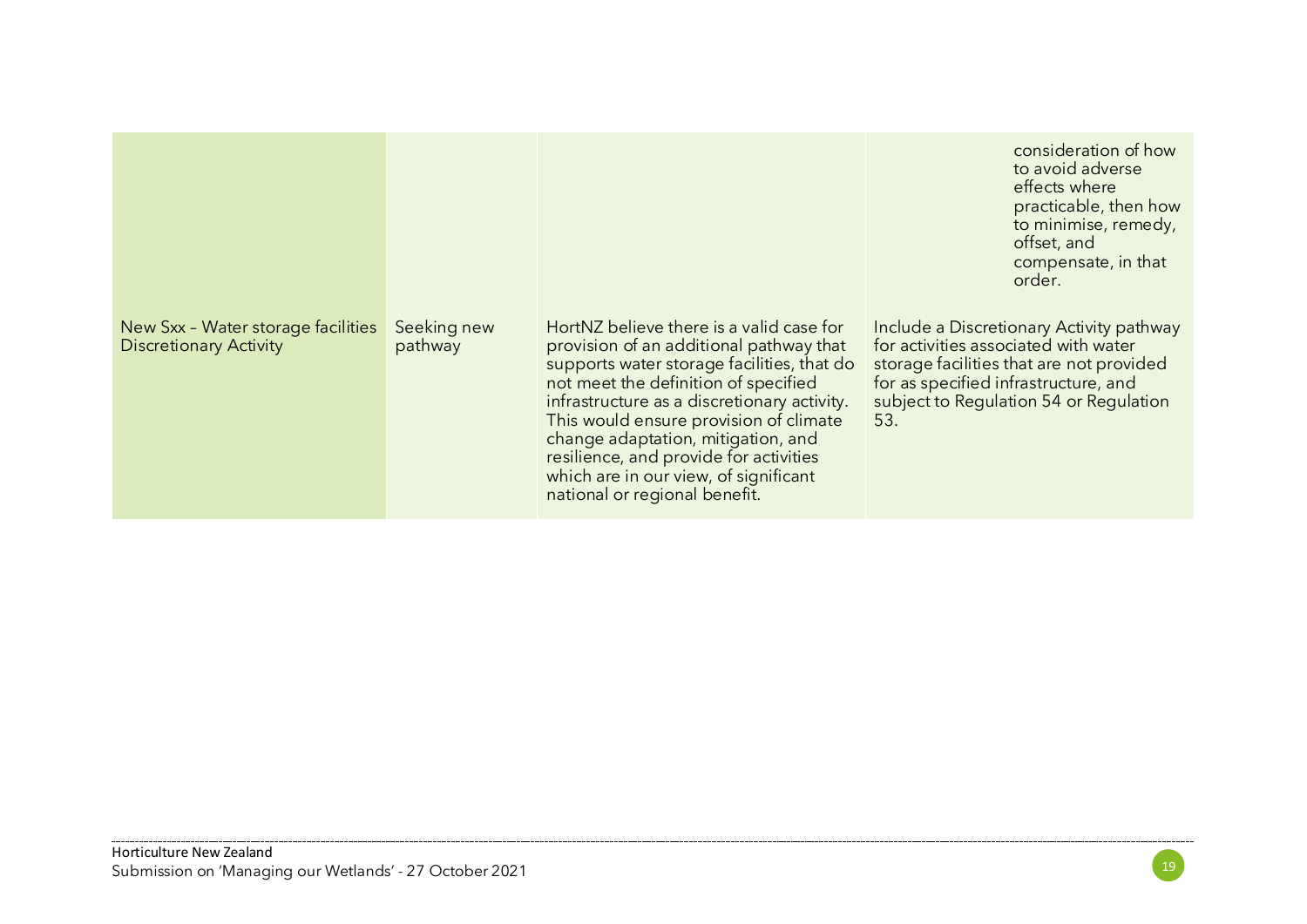**Attachment A: Boffa Miskell Memorandum**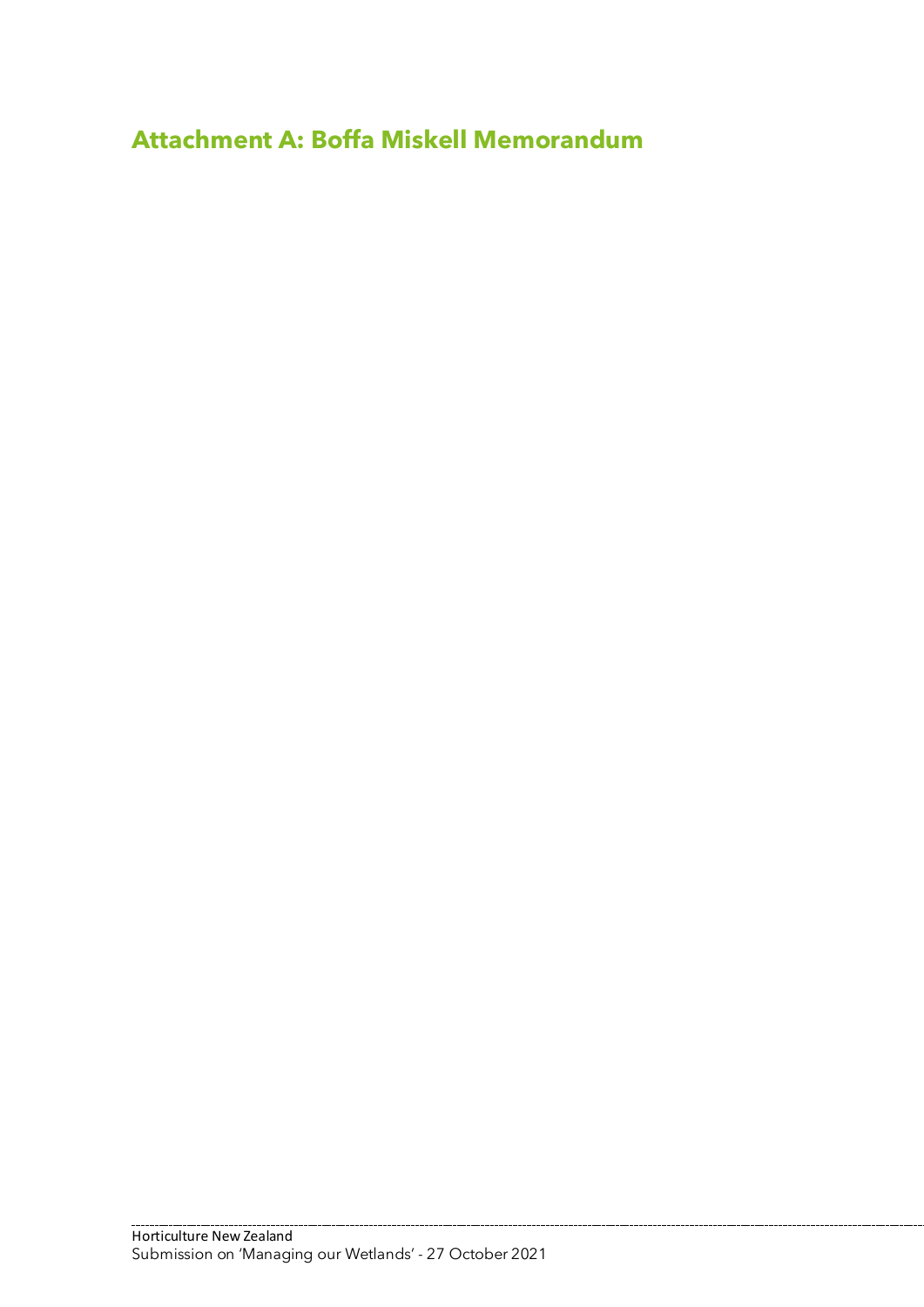## Memorandum

**Wellington** Level 4 Huddart Parker Building 1 Post Office Square PO Box 11340, 6142 +64 4 385 9315

| Attention: | Michelle Sands                                                                                       |
|------------|------------------------------------------------------------------------------------------------------|
| Company:   | Horticulture New Zealand                                                                             |
| Date:      | 5 October 2020                                                                                       |
| Subject:   | Horticulture New Zealand submission to Managing Out Wetlands, Ministry for the<br><b>Environment</b> |

This memo has been prepared at the request of Horticulture New Zealand in response to the Ministry for the Environment's latest consultation Managing Our Wetlands. The purpose of the memo is to provide an ecology perspective on the discussion document.

#### **Changes to definition**

| THE NPS-FM CURRENTLY DEFINES A 'NATURAL WETLAND' AS: |                                                                                                                                                                                               |  |  |
|------------------------------------------------------|-----------------------------------------------------------------------------------------------------------------------------------------------------------------------------------------------|--|--|
|                                                      | a wetland (as defined in the Act [RMA]) that is not:                                                                                                                                          |  |  |
| (a)                                                  | a wetland constructed by artificial means (unless it was constructed to offset<br>impacts on, or restore, an existing or former 'natural wetland'); or                                        |  |  |
| (b)                                                  | a geothermal wetland; or                                                                                                                                                                      |  |  |
| (c)                                                  | any area of improved pasture that, at the commencement date, is dominated by<br>(that is more than 50% of) exotic pasture species and is subject to temporary rain-<br>derived water pooling. |  |  |
|                                                      |                                                                                                                                                                                               |  |  |

#### **Exclusion (a)**

The document states that ponds and stormwater treatment wetlands are not to be included as "natural wetland" (under exclusion part a). This is appropriate however, the issue about "induced" wetland persists.

While we appreciate this decision is unlikely to change, we wish to state our concern with the amalgamation of "natural" wetland with "induced" wetland. We consider that this is not a scientific approach and will continue to lead to perverse outcomes, assuming positive outcomes for wetlands is the MfE's objective.

By redefining "induced" wetlands (which are defined) as "natural" you are automatically assuming induced wetlands have the same values and require the same protections (avoid). This removes any possibility of offsetting and mitigation, activities which can often lead to significant positive outcomes for induced wetland habitats with very low ecological value.

We would rather see the following: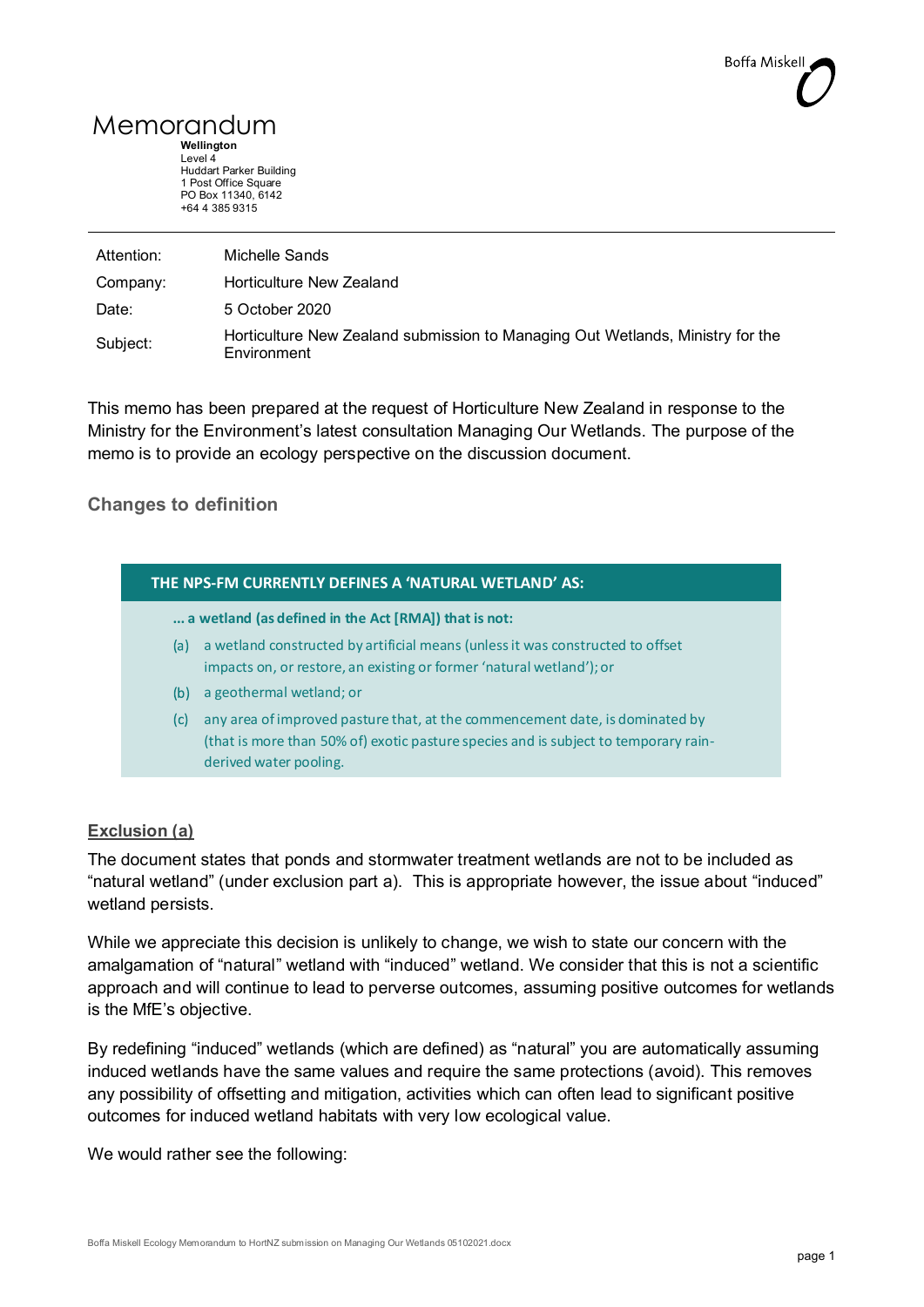**"Natural" Wetlands** – are easy for any experienced ecologist to identify and describe. They are wetlands formed by natural processes and with a natural hydrology. Irrespective of degradation these wetlands have the ability to be restored.

There is no argument that "natural wetlands should be buffered and protected. We accept they should have a higher level of statutory protection (e.g. non-complying status or prohibited).

For these wetlands the only requirement once they are identified, is for them to be accurately delineated.

**"Induced "Wetlands** –These are formed accidentally by human activity (some mechanisms are described in the NPS), and importantly include overflow of drains.

These wetlands may or may not have values. For many, as soon as the human activity that formed them ceases (i.e. they are 'protected') they will revert to their original form, which in many cases was forest.

We consider that assessment of this class of wetland should be allowed to confirm whether they have values, and whether they are capable of persisting. Many will be found after assessment to require continued human activity to maintain. These should not be 'significant' or 'natural'.

We suggest that they should be subject to a different statutory regime (e.g. restricted discretionary or discretionary) than "natural" wetlands (non-complying or prohibited). It should be possible, if it is found that they have values, to consider modification or loss with appropriate remedy, mitigation and/or offsetting.

**"Constructed" Wetlands** – These are formed intentionally for a purpose. We are generally comfortable with the current policies relating to this class of wetlands except that planting along a stream is "riparian" planting for the purpose of water quality and freshwater biodiversity is not the same as wetland restoration.

#### **Exclusion (c)**

*(c) any area of improved pasture that, at the commencement date, is dominated by (that is more than 50% of) has more than 50 percent ground cover comprising exotic pasture species or exotic species associated with pasture and is subject to temporary rain-derived water pooling.*

These changes would have the exclusion read as follows:

"*Any area of pasture that has more than 50 percent ground cover comprising exotic pasture species and / or exotic species associated with pasture*"

The change to exclusion (c) makes this work much better. A pasture is a community (including a range of plants like creeping bent and creeping buttercup and other "wetland" tolerant plants which come with pasture in most cases but may not be grazed or managed to stay - but do stay - and until this change is made those plants which use to allow the triggering of the Clarkson dominance or / and prevalence indices and so were "forced" to be called natural wetlands, even when it was clear they were a grazed, managed vegetation community will continue to do so.

The proposed change to exclusion (c) is much more fit for purpose.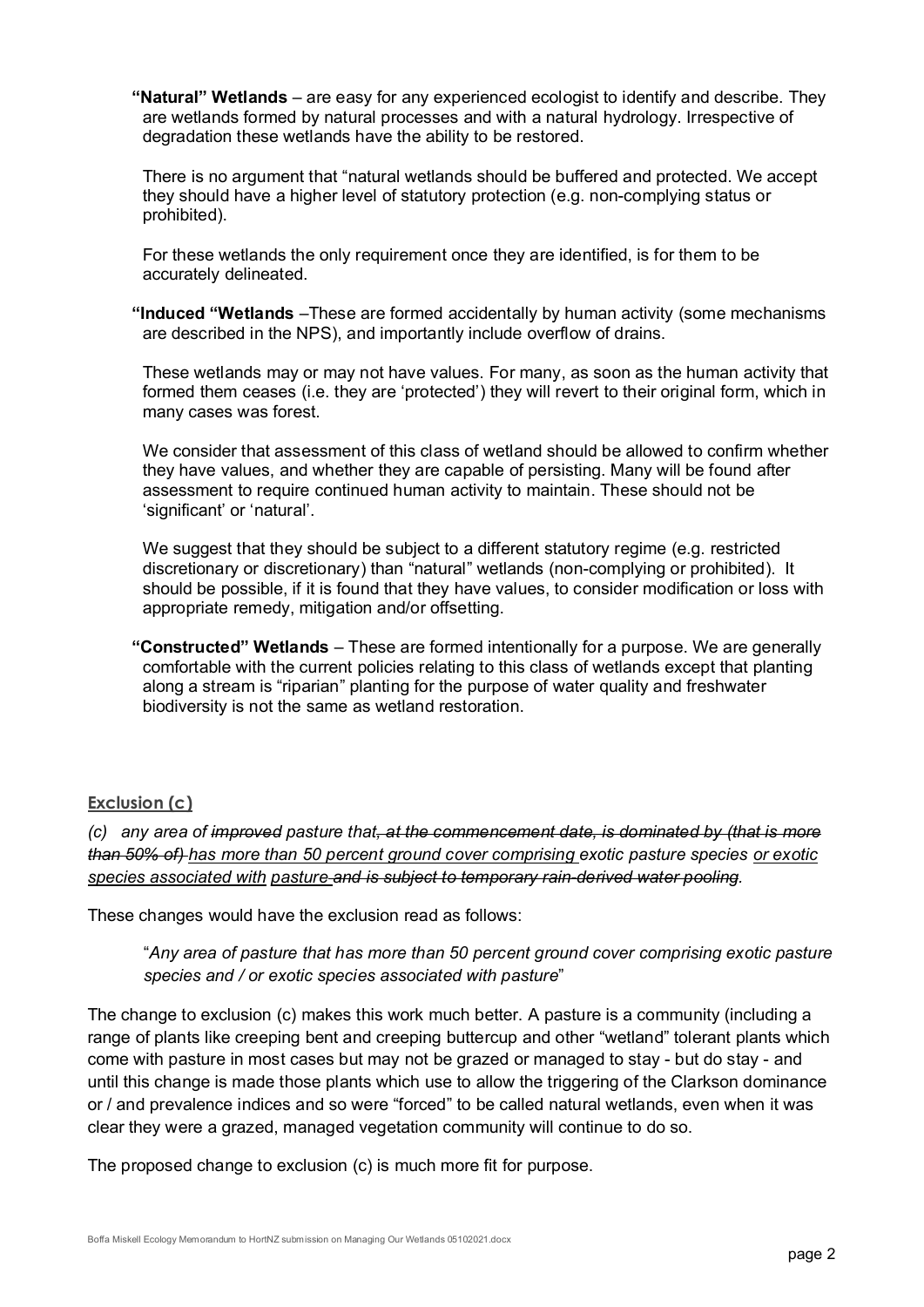Agree with the change to exclusion (c) as much more fit for purpose

Consider there should be clearer language around the nature of the wetlands which are rare (i.e. those that are indigenous dominated and representative) and that those are induced but valuable and those that are induced but not valuable, so that avoidance can be directed to the truly valuable and opportunity for offset, and so gains, for other wetland types.

**Better provision for restoration, maintenance and biosecurity activities in natural wetlands.**

Removing the need for consents to undertake restoration actions is sensible. Recognition of biosecurity actions and maintenance actions to enhance and protect natural wetland is likewise sensible. Both are good and appropriate changes.

| MfE question                                                                                                                                                                                                                                                  | Response                                                                                                                                                                                                                                                                                                               |
|---------------------------------------------------------------------------------------------------------------------------------------------------------------------------------------------------------------------------------------------------------------|------------------------------------------------------------------------------------------------------------------------------------------------------------------------------------------------------------------------------------------------------------------------------------------------------------------------|
| include 'maintenance' within the regulations<br>relating to 'restoration'?                                                                                                                                                                                    | Yes - because maintenance, especially in<br>small wetlands surrounded by production<br>landscapes or "waste" landscapes, is a crucial<br>requirement to maintain or gain integrity and<br>viability of the assemblage which we value.<br>Maintenance prevents degradation by invasive<br>weeds, sediment trapping etc. |
| amend the regulations relating to restoration<br>and maintenance activities, so removal of<br>exotic species is permitted, regardless of the<br>size of the area treated, provided the general<br>conditions listed in regulation 55 of the NES-F<br>are met. | Yes - and with the care suggested.                                                                                                                                                                                                                                                                                     |
| allow activities that are necessary to implement                                                                                                                                                                                                              | Yes - or else Councils could be viewed as                                                                                                                                                                                                                                                                              |
| a regional or national pest management plan                                                                                                                                                                                                                   | failing their obligations in terms of weed and                                                                                                                                                                                                                                                                         |
| or are undertaken by a biosecurity agency                                                                                                                                                                                                                     | pest management.                                                                                                                                                                                                                                                                                                       |
| (which includes DOC, the Ministry for Primary                                                                                                                                                                                                                 | Needs to provide either for rapid response to                                                                                                                                                                                                                                                                          |
| Industries and regional councils) for biosecurity                                                                                                                                                                                                             | novel biosecurity incursions, recent arrivals, or                                                                                                                                                                                                                                                                      |
| purposes, but with similar restrictions as those                                                                                                                                                                                                              | a fast tracking of the statutory process for not                                                                                                                                                                                                                                                                       |
| that apply to restoration activities, for example                                                                                                                                                                                                             | just known and present species of weed or                                                                                                                                                                                                                                                                              |
| regulation 55                                                                                                                                                                                                                                                 | predator or pathogen.                                                                                                                                                                                                                                                                                                  |
| make the restoration and maintenance of a                                                                                                                                                                                                                     | Yes - so as to remove the time delays, cost,                                                                                                                                                                                                                                                                           |
| 'natural wetland' a permitted activity if it is                                                                                                                                                                                                               | and administration around consent attainment.                                                                                                                                                                                                                                                                          |
| undertaken in accordance with a council-                                                                                                                                                                                                                      | But provision of standards or guidance by                                                                                                                                                                                                                                                                              |
| approved wetland management strategy                                                                                                                                                                                                                          | councils would facilitate good outcomes.                                                                                                                                                                                                                                                                               |
| make the use of weed clearance using hand-                                                                                                                                                                                                                    | Yes - it is generally a careful and low risk                                                                                                                                                                                                                                                                           |
| held tools a permitted activity                                                                                                                                                                                                                               | method, only suitable for small areas.                                                                                                                                                                                                                                                                                 |